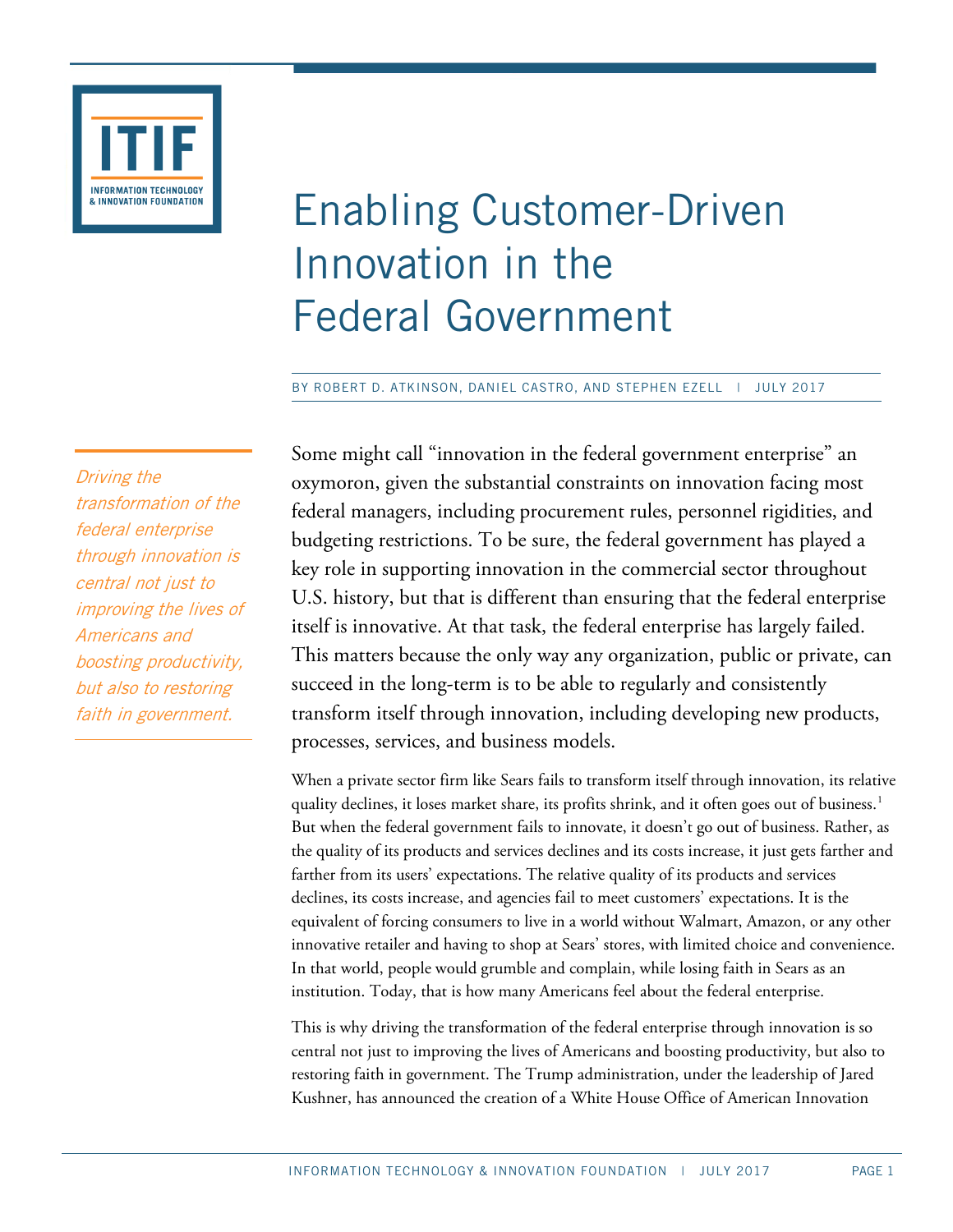designed to help the federal government "run like a great American company." We applaud this goal and offer this report as a guide for how the federal enterprise can be transformed by innovation.

Over the past decade, a new science of innovation has emerged in the private sector, as more and more CEOs and corporate boards realize that if they do not transform themselves through innovation that their nimbler competitors will take market share. At the same time, a suite of powerful and affordable technology tools to enable organizational transformation have emerged, mostly in the information-technology area.

To be sure, the private sector is not government, and assuming that simplistic lessons can be drawn from industry and blithely applied to the federal government is naïve. At the same time, prevailing technology systems determine not just private-sector structure and performance but public-sector, too. Best practices and technology tools that drive innovation in the private sector can also be adopted by the federal government.

Improving federal enterprise performance is a perennial topic, from Eisenhower's Hoover Commission, to Reagan's Grace Commission, to Clinton's Reinventing Government, to Bush's E-Gov Initiatives, to Obama's innovation efforts. But one major thing is different today. The challenge from the postwar period to the 1980s was principally for the federal enterprise to copy management structures and innovations in large Fortune 500 companies, something that was possible because the latter were bureaucratic structures themselves. Today, the challenge for all large organizations, public and private, is to become more flexible and to use technology to transform themselves. This is hard in big corporations; it is much harder in the federal enterprise. But that does not mean the task is insurmountable. It only means that much more significant change is needed: more than a few innovation pilot programs. Rather, the challenge now is to transform the entire federal enterprise through innovation. This report first discusses the nature of innovation and why it is important in government. It then discusses the unique challenges facing the federal enterprise. Finally, it lays out actionable recommendations the federal government should adopt to transform itself through innovation.

# **GOVERNMENT INNOVATION IS MORE THAN TECH**

Innovation is a term so broad that it is often without meaning. For this report, we are talking about a particular kind of innovation in a particular place. We are not talking about government support for technological innovation, through agencies like DARPA and the National Science Foundation. Nor are we talking about innovation in society that government policy has spurred.<sup>[2](#page-22-1)</sup> For example, a report from the Beeck Center at Georgetown University on innovation in the federal government referenced the establishment of the National Park Service, the War on Poverty and Voting Rights Act, the Clean Air Act, and the National Weather Enterprise as innovations. Others talk about the federal government engaging more in so-called "Grand Challenges," such as clean energy or autonomous cars. As hard as these problems are, they sometimes seem easier than making front-office federal government services innovate at scale.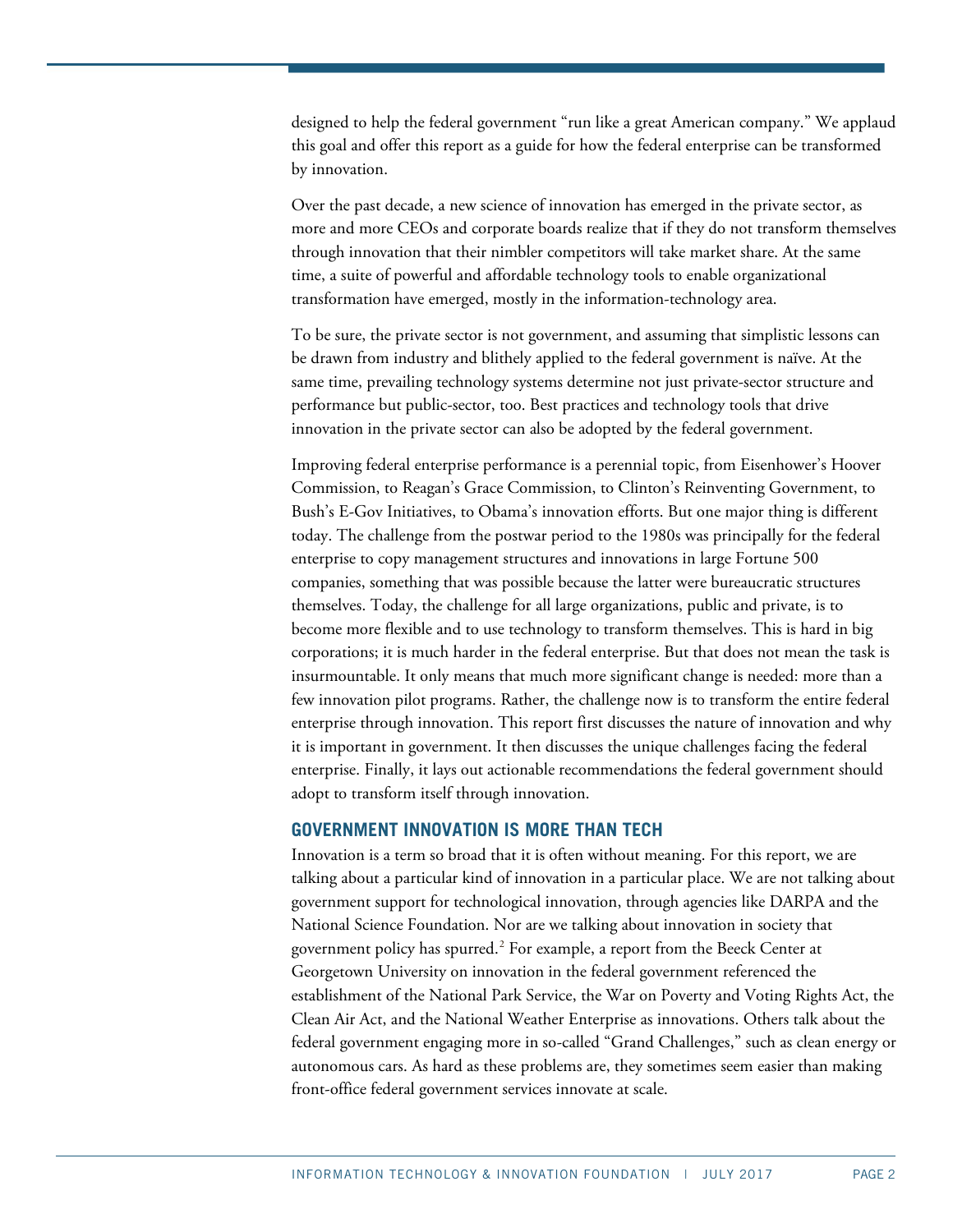Nor is this a report on federal government use of information technologies (IT), an area that the Information Technology and Innovation Foundation (ITIF) has written on extensively.<sup>[3](#page-22-2)</sup> As important as IT is, innovation is more than just using IT. In fact, one problem with the use of IT in the federal government is that it has not consistently been used to drive innovation. To take an example from the private sector, IT could be used to help make taxis more efficient, or it could be used as Uber used it, to completely innovate the car-for-hire business model.

Rather, this report focuses on innovation in the federal enterprise itself, and in particular processes, services, and business-model innovations. By the federal enterprise, we mean the actual back-office and front-office operations of federal departments and agencies. Process innovations are changes in how work is done in federal agencies. An example would be a new way for a federal agency to process payroll. Service innovations are changes in how direct customer-facing services are accomplished. An example would be a new online method for people to obtain passports from the State Department instead of trying to schedule an appointment by telephone with the U.S. Postal Service and then having to wait  $4$  to 6 weeks just to get an appointment.<sup> $4$ </sup> Business-model innovations involve how the federal government structures services. An example would be the IRS Free File tax program, whereby third-party online tax preparation firms provide free tax-preparation software to a subset of millions of taxpayers.

To be sure, not all federal agencies are the same in function. Deloitte has come up with a useful typology, dividing federal agencies into three categories: retail—agencies that interact regularly with business or consumers to provide services, such as the U.S. Postal Service (USPS), Veterans Affairs, and the Social Security Administration; missionoriented—agencies such as Health and Human Services (HHS) and the National Institute of Standards and Technology (NIST); and regulatory—agencies such as the Securities and Exchange Commission (SEC) and the Environmental Protection Agency (EPA).<sup>[5](#page-22-4)</sup> But even agencies that are mission-oriented or regulatory have inward- or outward-facing "retail" functions in need of innovation, such as the SEC's EDGAR database, which provides investors and businesses with corporate information. $^6$  $^6$ 

This is not to say that innovation related to an agency's mission is not also important, for example, the Department of Transportation (DOT) supporting smart cities and the Department of Agriculture (USDA) enabling agricultural innovation. But the focus of this report is on innovation to make federal government operations work better: less delay, easier to use, higher quality, and more productive (less labor per unit of output).

Finally, this report is about customer-driven innovation. To the extent government thinks about innovation, it is often framed as customer centric. It may sound like a semantic difference, but this is not the same thing as customer driven. Customer centric is a process whereby federal managers try to structure services in a way that meets the needs of citizens *as they see them.* Customer driven would be the federal government implementing processes whereby customer demands for better service are translated into action. Most private-sector

Customer driven: The federal government implements processes whereby customer demands for better service are translated into action.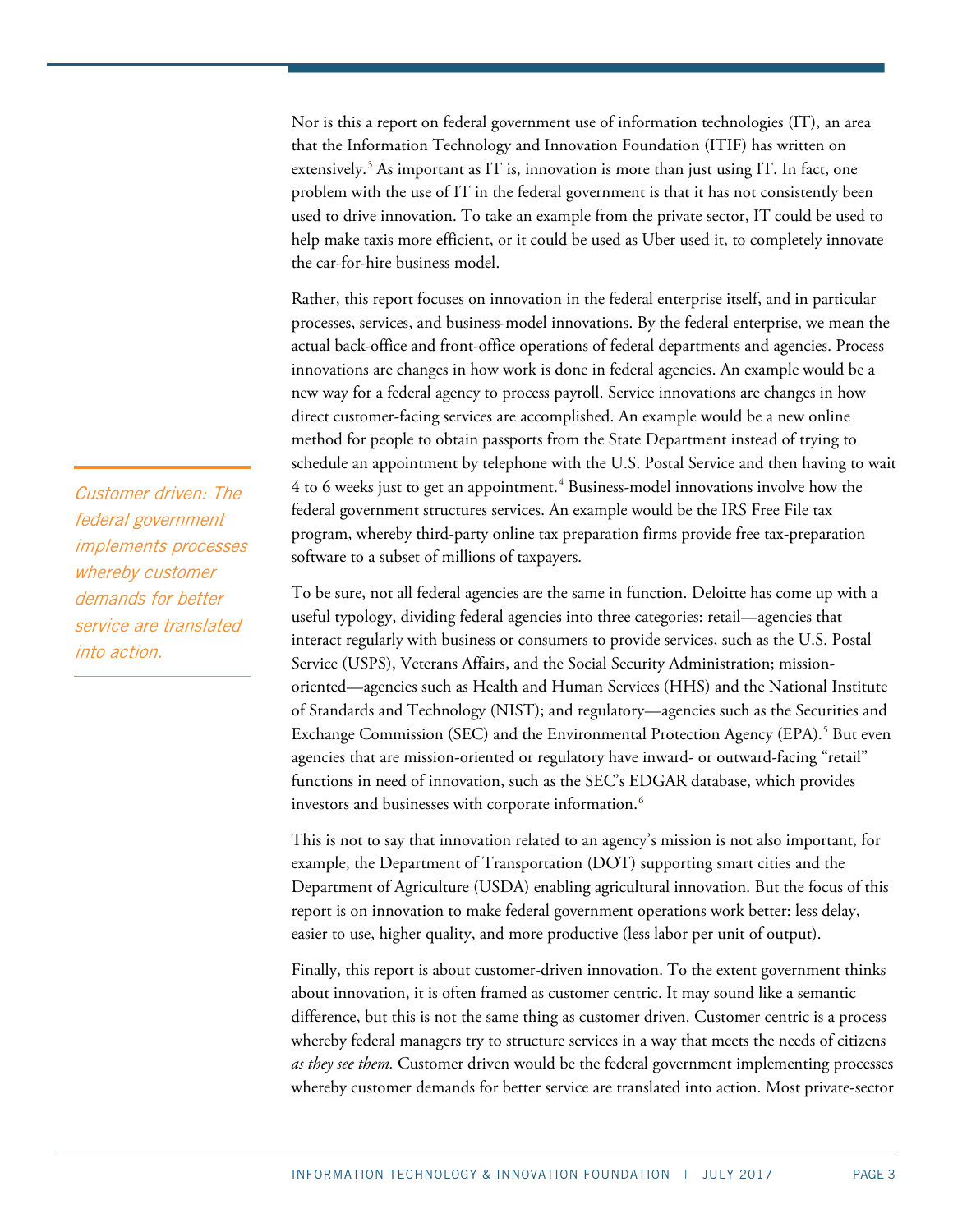innovation is customer driven in the sense that a failure by a firm to meet customer demands means loss of sales. In the federal government that failure means a loss of patience.

## **WHY GOVERNMENT INNOVATION MATTERS**

Americans experience innovation every day: whether it's the ability to order a "taxi" on their smartphone, easily order products online and have them delivered the next day, or track their steps. And they expect continued innovation.

But when it comes to the federal government, it's as if we are living in a 20th-century analogue world, wrapped in bureaucracy, paper, and delay. Productivity growth, though not officially measured for government activities, is likely anemic. [7](#page-22-6) Service quality is often frustratingly slow and often not fully responsive. [8](#page-22-7) Technology quality lags the private sector.<sup>[9](#page-22-8)</sup>

The failure of the federal enterprise to be an innovation-based enterprise matters for more than the fact that it leads to citizen frustration. The health of the American democracy depends on the legitimacy of government, and that, in part, depends on the effective functioning of government and on minimizing the gap between private-sector innovation best practice and government practice. With trust in the federal government at an all-time low, this bodes ill for America's future.<sup>[10](#page-22-9)</sup>

Moreover, when parts of the economy are dramatically less innovative than other parts, that creates serious imbalances. Recently deceased economist William Baumol wrote about what became known as Baumol's disease: the inability of certain sectors to innovate to raise their productivity, with the result that the cost and price of their goods or services gradually increases and access becomes limited. We see this today with sectors such as health care and higher education, but also with government, where the costs of the government enterprise rise faster than inflation.

To date, government innovation has been too often ignored, with one side of the political aisle pushing for smaller government and another fighting against cuts. Whatever one believes about the appropriate size and role of the federal government, all sides of the aisle should be able to agree that government should be as productive and effective as possible. And we should all be able to agree that for the foreseeable future the federal government will be performing some functions, and that to the extent that it fails to innovate, users of federal services will suffer from higher costs, less functionality, and lower quality (including delay).

Finally, within government, innovation is all too often a side issue, which gets attention once in a while as a fad or symbolic issue, but is not seen as essential to accomplishing the mission of government. Emblematic of this is the fact that the report on the Office of Personnel Management website "Promoting Innovation in Government" has a broken link and appears to be no longer available, and under reference materials for performance management, innovation is nowhere to be seen. $11$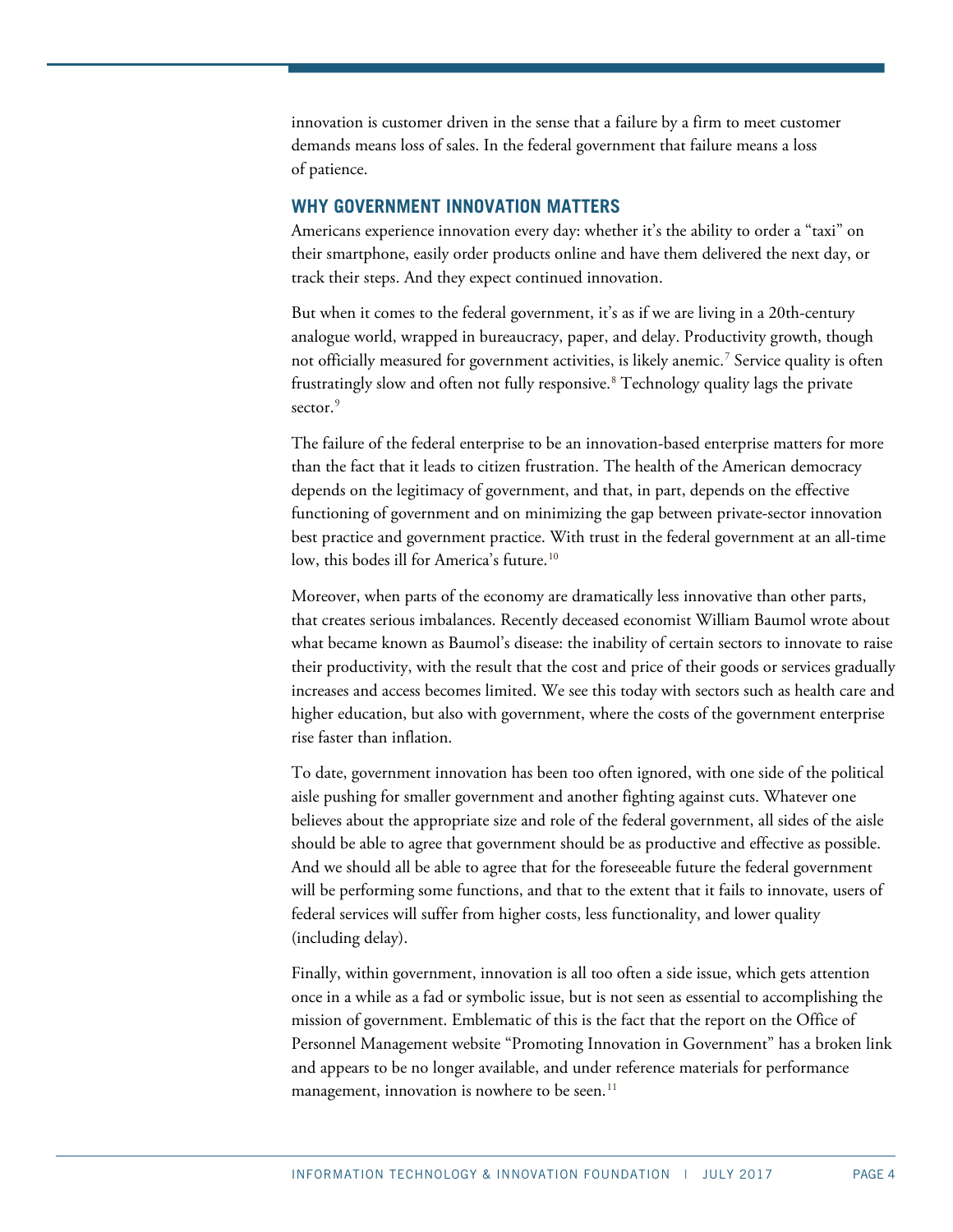# **THE EMERGING DISCIPLINE OF INNOVATION IN THE PRIVATE SECTOR**

Innovation in any organization, large or small, is hard. The status quo is always more comfortable, and innovation requires hard work and courage and the willingness to disrupt comfortable routines. But innovation is even harder in large organizations that have established many routines to enable a large and complex institution to function. Moreover, large organizations have many workers, particularly in middle management, whose careers and very identity depend on maintaining, not changing, the status quo. As Clayton Christensen explains in *The Innovator's Dilemma,* middle managers in many organizations, who see the perpetuation of the status quo as safer than introducing the risk of innovations that might fail or cannibalize existing product lines or profit streams, often make perfectly (individually) rational choices to stifle innovation in their organizations.<sup>[12](#page-22-11)</sup>

Moreover, in virtually all companies, innovation has to fight against a ubiquitous barrier: the status quo. For too many innovative activities—whether introduced by "intrapreneurs" in existing organizations or by "entrepreneurs" from the outside—the response is often to ignore the need for innovation, assuming that we've always done it that way and we always will. "More of the same is what we need, not something different" is the all-too-common refrain. Thus, as Machiavelli noted in *The Prince*, "There is nothing more difficult to execute, nor more dubious of success, nor more dangerous to administer than to introduce a new system of things, for he who introduces it has all those who profit from the old system as his enemies, and he has only lukewarm allies in those who might profit from the new system." Noted political scientist Mancur Olsen elaborated on this collective action challenge to innovation, observing that while the benefits of innovation are widely dispersed, the costs of change are usually imposed on a small minority who are incentivized to be engaged in opposition.<sup>[13](#page-22-12)</sup>

Notwithstanding these challenges, many large companies have explicitly recognized the need to bake innovation into their operations, in part by adopting the emerging discipline of innovation. One of the major myths about innovation is that it is unstructured, chaotic, and idiosyncratic, with innovators just waiting for the magic light bulb of inspiration to go off. In reality, leading innovative companies, big and small, organize their innovation efforts. For example, Procter & Gamble (P&G) has formally organized innovation processes, for both innovation that will come from interaction with the outside world and innovation from internal operations. For internal organization, the company holds R&D directors accountable, with measurable goals. Many of the workers involved in innovation study design thinking.

Companies can use a variety of innovation models. One is design thinking, which is the basic methodology for creating new products that industrial designers study in school (and which has been popularized by the consulting firm IDEO). Design thinking is a process defined by four elements: 1) define the problem, 2) create and consider a wide variety of options, 3) refine selected directions, and 4) identify the best solution and execute.<sup>[14](#page-22-13)</sup> Design thinking is a discipline that uses the designer's sensibility and methods to match people's needs with what is technologically feasible and what a viable business (or

When it comes to the federal government, it's as if we are living in a 20th-century analogue world, wrapped in bureaucracy, paper, and delay.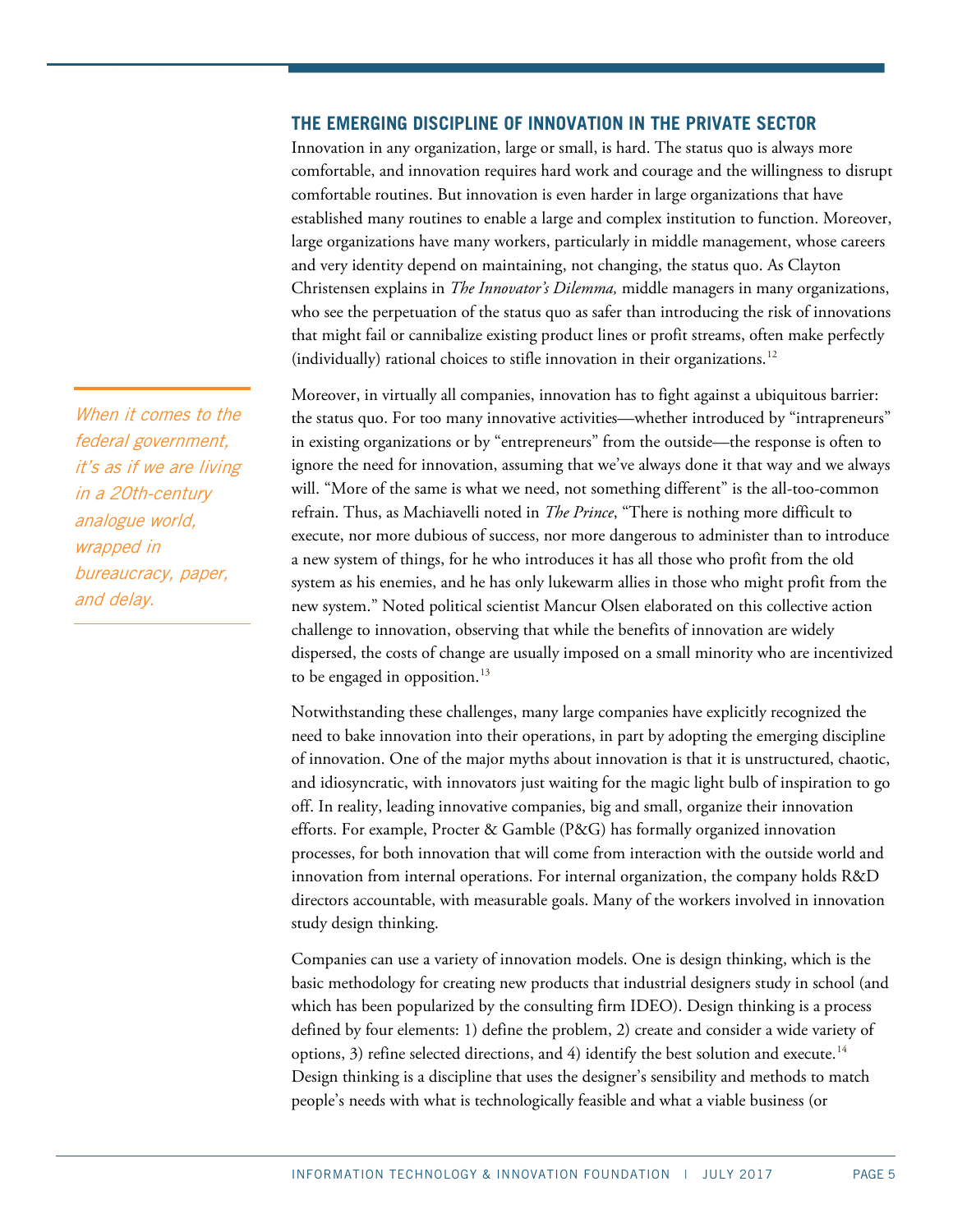government agency) strategy can convert into customer value and market opportunity.[15](#page-23-0) Successful design thinking includes focusing intensely on customers/users; identifying new alternatives; working within tight constraints (whether time, budget, or channels); drawing from a wide range of influences and disciplines (e.g., psychology, anthropology, architecture, art); and invoking emotion.

Another is Doblin/Monitor's Ten Types of Innovation Model and Innovation Effectiveness framework. As Larry Keely of Doblin has articulated, there are least 10 types of innovation that firms need to focus on, including not just product performance, but also business model, service, brand, and customer experience.[16](#page-23-1) Still another is Osterwalder and Pigneur's Business Model & Value Model Proposition Canvas.<sup>[17](#page-23-2)</sup> This methodology is focused on helping organizations generate, test, and implement value propositions that customers will respond to.

Still another is the discipline of lean start-ups. One key aspect of the discipline of innovation in all of these and other models is role of design and the centrality of customer experience in driving organizational decisions. Lean start-ups use agile-development methodologies that dramatically reduce waste and unlock creativity in product development, which lowers development costs, accelerates time to market, and often results in higher-quality products.<sup>[18](#page-23-3)</sup> In particular, lean start-ups seek to develop, rapidly deploy and beta test minimum viable products (MVPs), and get quick customer feedback, so they can rapidly iterate and improve upon the base design.<sup>[19](#page-23-4)</sup> In short, the lean start-up mentality favors experimentation over elaborate planning, customer feedback over intuition, and iterative design over traditional "big design up front" development. $^{\scriptscriptstyle 20}$  $^{\scriptscriptstyle 20}$  $^{\scriptscriptstyle 20}$ 

Finally, more businesses are focusing on innovation for both supply and demand reasons. On the demand side, many companies face growing competition, particularly from upstart companies entering their markets with disruptive technologies and new business models. Just ask the former managers of Blockbuster video, who ignored the threat from online video delivery. But on the supply side, IT is playing a key enabling role that supports the practice of innovation. For example, IT enables innovation intermediary search platforms such as NineSigma/Innocentive. IT enables managing internal knowledge networks and innovation project management (e.g., Ovo's Innovation Project and Portfolio Management Software). IT supports crowdsourcing and prediction markets (e.g., Crowdcast/Spigit platform), as well as concentrating risk capital (e.g., Kickstarter).

None of this is to say that innovation is easy, even when companies employ the most cutting-edge practices. Indeed, overcoming the sheer difficulty inherent in conceiving, developing, prototyping, and implementing new products and services, ideas, processes, and business or organizational models is a daunting challenge. Research by Doblin's Keeley finds that, in the corporate world, only 4 percent of innovation initiatives meet their internally defined success criteria. A 2004 *Harvard Business Review* study found that only 10 percent of new products succeed. Other research has found that only 8 percent of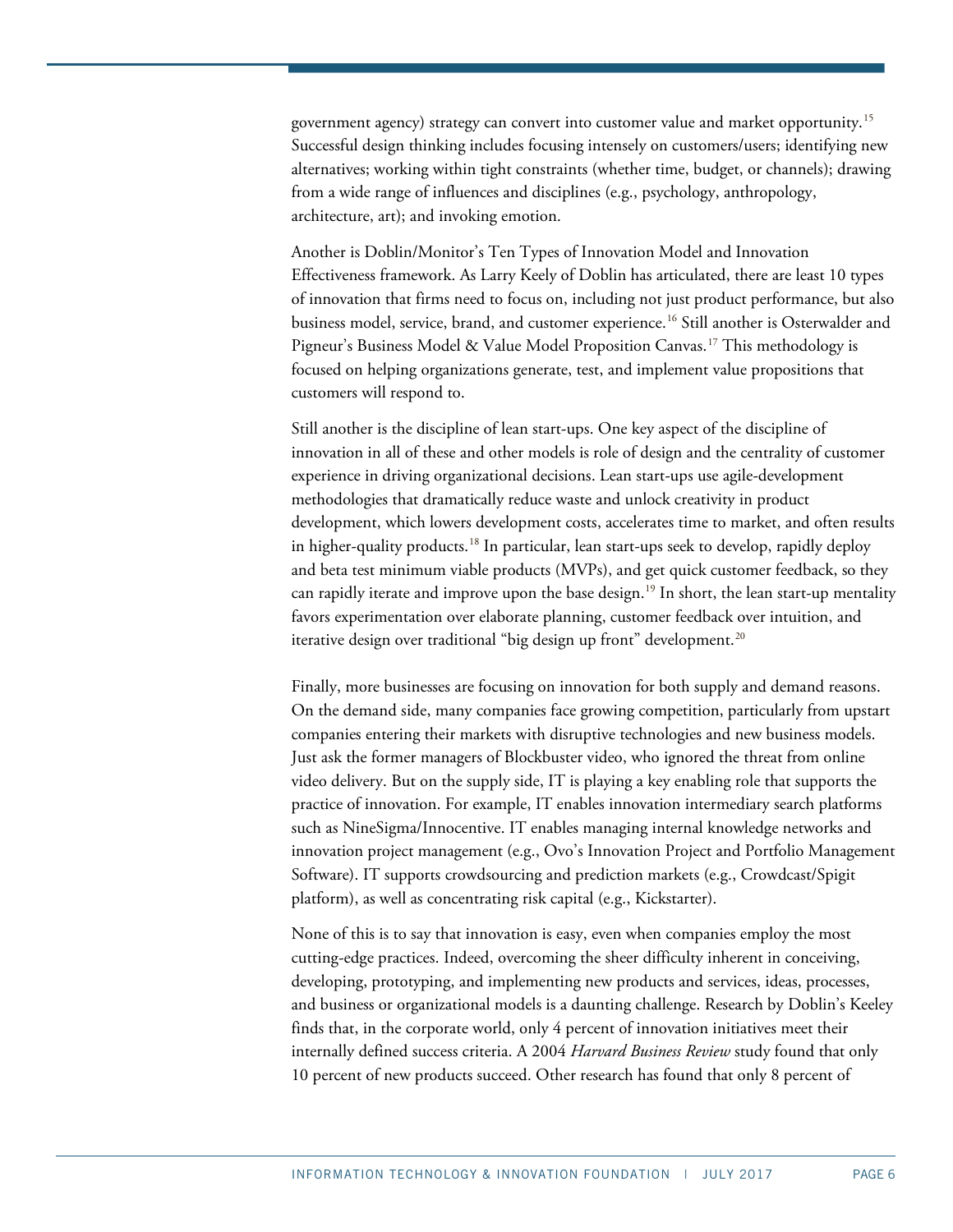innovation projects exceed their expected return on investment. Economist Edwin Mansfield found that only 12 percent of R&D projects exceed their capital cost.<sup>[21](#page-23-6)</sup>

Yet, despite these odds, organizations must continue to strive to innovate. Research by Larry Keeley and Carl Franklin suggests that firms that do not replace at least 10 percent of their revenue stream annually are likely to be out of business within five years.<sup>22</sup> As management guru Tom Peters noted, the only choice for companies is to "innovate or die," as they must constantly change, innovate, and radically adapt in order to stay competitive. But the irony for organizations is that while breakthrough innovations are harder to conceive, because they originate from discovery-oriented activities and are often found at the margins of the organizations' core activity, they are also easier to kill, both because they may run counter to the organization's current business model and because the return on investment the innovation offers, while significant, is so uncertain and often too far in the future for managers with an eye on this quarter's return to embrace.

# **THE UNIQUE CHALLENGES OF INNOVATION IN THE FEDERAL ENTERPRISE**

If the innovation challenge is daunting in large businesses, it's even greater in the federal enterprise, for most federal agencies suffer from all the limitations large businesses suffer from (bureaucracy, middle-manager resistance, etc.) plus a host of other challenges unique to government.

Many large businesses are still relatively young, having been established in the last 30 years or so. But most federal agencies are many decades, if not centuries, old (e.g., State, Treasury). It is often easier for younger organizations to innovate, because their "DNA" and organizational practices were established closer to the current best practices of organizational innovation.

Perhaps the major challenge in transforming the federal enterprise into an innovationbased enterprise is that there is no one who "owns" the challenge. In corporations that lead in innovation, someone is tasked with making the organization attend to innovation, and that person normally reports to the CEO. Moreover, the CEO usually understands the centrality of enterprise innovation to the firm's long-term sustainability. For the employees responsible for innovation, if they underperform, their jobs, and even careers, are at risk.

In contrast, there is no "corporate" interest in improving the operation of the federal government. Presidents don't have the time or usually the inclination to focus on innovation. And they face little electoral consequence from not innovating. If voters have to fax in an employment form to the Office of Personnel Management (OPM) instead of emailing it, this issue likely won't be the key one that swings their votes. In contrast, mayors and even sometimes governors are re-elected or not largely on the basis of the quality of their government's service delivery. In short, they face far more electoral accountability for innovating. This is one reason why many states and cities have established chief innovation officers.<sup>[23](#page-23-8)</sup> And within the federal enterprise issues of management broadly, and innovation within management, are relegated to the second tier, with agencies generally having leeway to call their own shots.

There is no one on the bridge steering the federal "ship" toward innovation.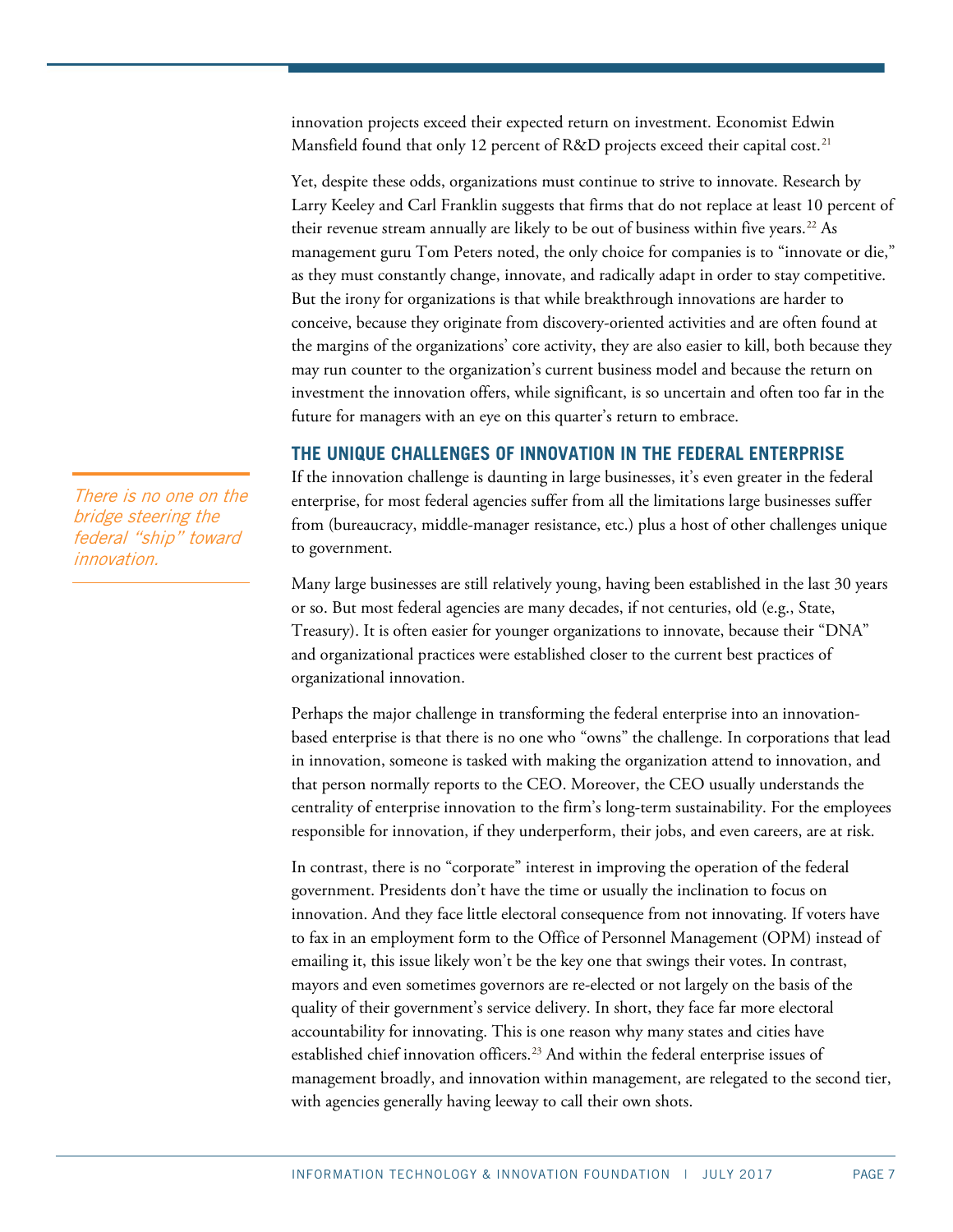At the same time, political appointees running agencies all too often ignore the management agenda—where any innovation agenda should live—in favour of a more front-facing political agenda. Why do the hard work of improving the internal operations of an agency when the average tenure of political appointees is just two-and-a-half years and making any progress in the face of stifling civil service and procurement rules makes it so difficult? $^{24}$  $^{24}$  $^{24}$  In short, no one is on the bridge steering the federal "ship" toward innovation.

On top of that, senior government leaders usually lack interest in innovating, in part because of the limited downside from not innovating (little or no competition) and the limited upside from innovation (no clear model for revenue increase). In other words, if a federal agency doesn't innovate, it's not as if another organization will come in and take its market away. Congress doesn't really hold agencies accountable for not innovating, although it is quick to take agency leaders to task for trying to innovate and failing. Likewise, if an agency does innovate in ways that expand the demand for its services, it often has no way to meet that demand, since Congress controls the purse strings. Conversely, if an agency innovates in a way that cuts costs, it normally cannot keep any of the savings for its own budget; the savings flow back to the Treasury. So why not just maintain the status quo?

Not only are there limited upsides for innovating, significant downsides exist. Try something new that fails and the one certainty is that the agency and key players in it will be punished, whether it was a good risk to take and the plan was executed well. Agencies can expect an inspector general (IG) or Governmental Accountability Office (GAO) report that calls them to task, perhaps a congressional hearing, and likely some critical coverage in the media. It is this "gotcha" culture that is perhaps the most corrosive for federal innovation. The fact that healthcare.gov has become a verb—as in we don't want to get "healthcare.gov'd" (i.e., suffer the same fate that the folks involved in the poorly conceived and implemented website failure suffered)—says volumes about the current environment for innovation in the federal government.

Not only do senior civil servants and managers have limited incentives to innovative, line employees are in an even worse position. In contrast to many of the leading-edge privatesector companies that have empowered frontline workers to contribute to innovation, the federal government still by and large embraces a hierarchical management culture. where frontline workers' job is to perform, not innovate. This is why, according to an Accenture survey, only 30 percent of federal employees surveyed rated their agency's support for innovation as excellent (8 percent) or good (22 percent). More than half (56 percent) say a lack of institutional support hinders innovation in their organization.<sup>25</sup> A survey by the Partnership for Public Service and the Hay Group found that just 39 percent of federal employees felt that creativity and innovation were rewarded.<sup>[26](#page-23-11)</sup> And according to a recent survey by Eagle Hill Consulting, 72 percent of federal employees say their agencies rarely or never seek their ideas for improving their agency, while half say that they don't know how to submit ideas to their agencies.<sup>[27](#page-23-12)</sup>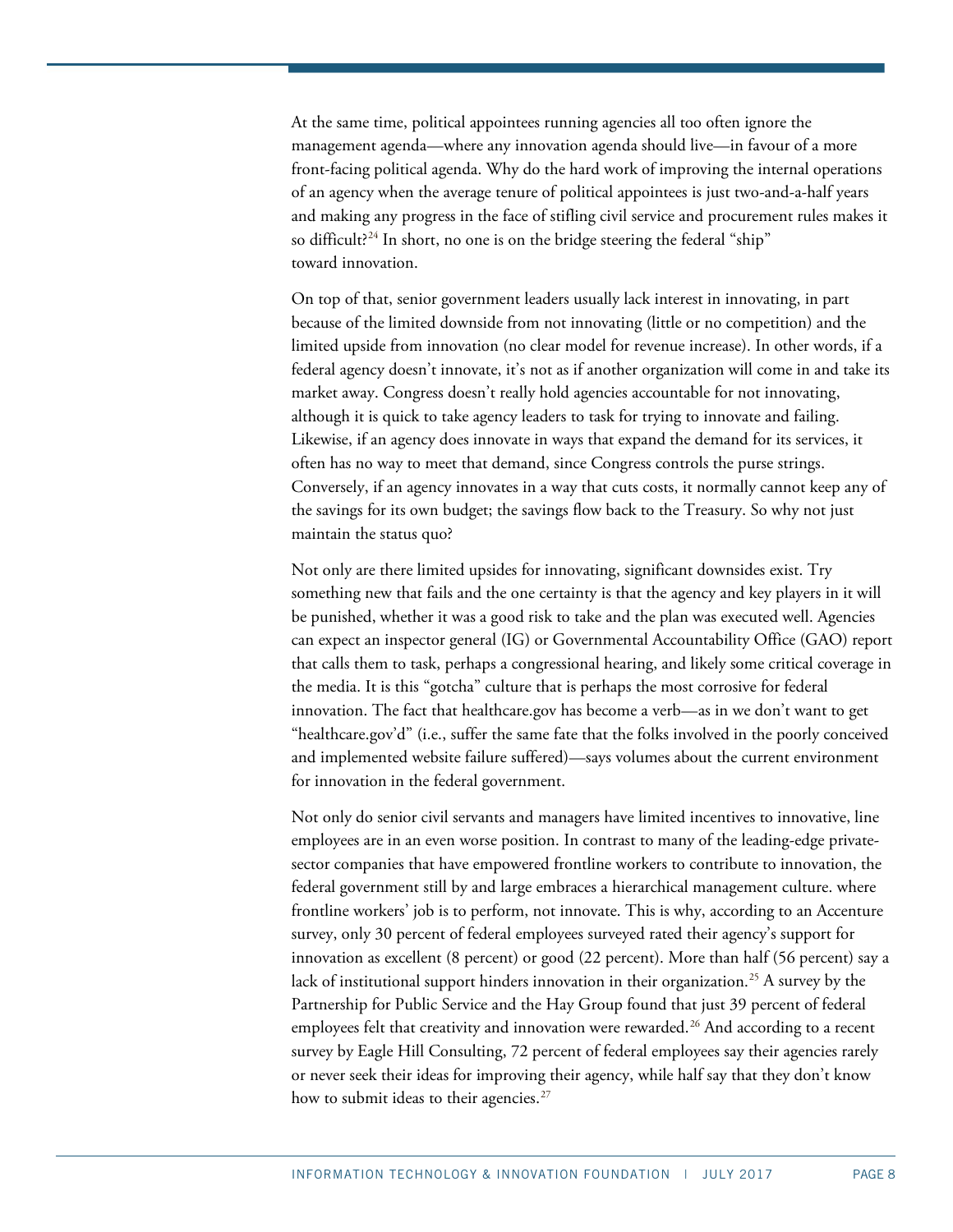In addition, it does not appear that many federal managers have the needed skills and knowledge of innovation tools and mechanisms. While many people conceive of innovation as something that just happens—a metaphorical light bulb goes off in a eureka moment, in fact, as discussed above, skills can be acquired to support innovation in an organization. These skills are not adequately taught in the federal enterprise.

On top of these barriers are an array of internal management practices, many imposed by Congress, that inhibit change and reward the status quo and bureaucratic consistency (everything and everyone is treated exactly alike according to rigid rules). These rules include a personnel-management system designed for the William McKinley era, capital budgeting that makes it difficult to treat operating expenditures and capital expenditures differently, and procurement restrictions that make it hard to partner with private-sector companies who could assist with innovation. This combination of rigid rules and an organizational culture that sees any deviation as a violation of norms means that the innovation environment is much less fertile than it might be in a small, U.S. startup, for example.

In addition, for an agency that truly wants to innovate, most have limited capital for internal "venture" investing, and many lack the ability to quickly prototype/refine/fail/try again, because it can be almost impossible to get sign-off on new projects quickly.

Another challenge for innovation in government is that to the extent senior managers are attracted to innovation it is often to new, pilot-scale services that are interesting and often quite useful, but usually do little to move the needle on large-scale, core processes. These pilots, whether developed by innovation fellows, skunk works, or bottom-up experiments, often are not getting at the real agency challenges. It is much harder to innovate at the core, with large-scale services, especially to improve functionality, ease of use, and timeliness of service. Innovation will continue to be a sideshow and fail to transform the federal government if it is only focused on the "cool" rather than the core. Related to this is that many consider only "first-to-market" innovations as real innovations. If an agency copies an innovation from another agency (or the private sector) and applies it in a difficult situation to make real progress, that should be considered every much an innovation as the agency that did it first.

Finally, innovation involves at least two key components, prototyping and wide-scale implementation. The former involves generating innovative ideas and developing a small number in pilot form. The latter involves taking successful prototypes to enterprise scale. Both are challenges for the federal government. The Obama administration made some progress on the former, setting up prototype efforts through entities such as the HHS IDEA Lab's Ignite Accelerator and the White House Innovation Fellows program. At the same time, some federal agencies have begun to experiment with new approaches such as open innovation, human-centered design, and agile approaches to the development of digital services. But even with these efforts, prototyping was still episodic rather than systematic.

**Scalable** implementation remains the largest challenge, with innovative ideas acting like electrons floating outside the massive inert nucleus of the core agency functions.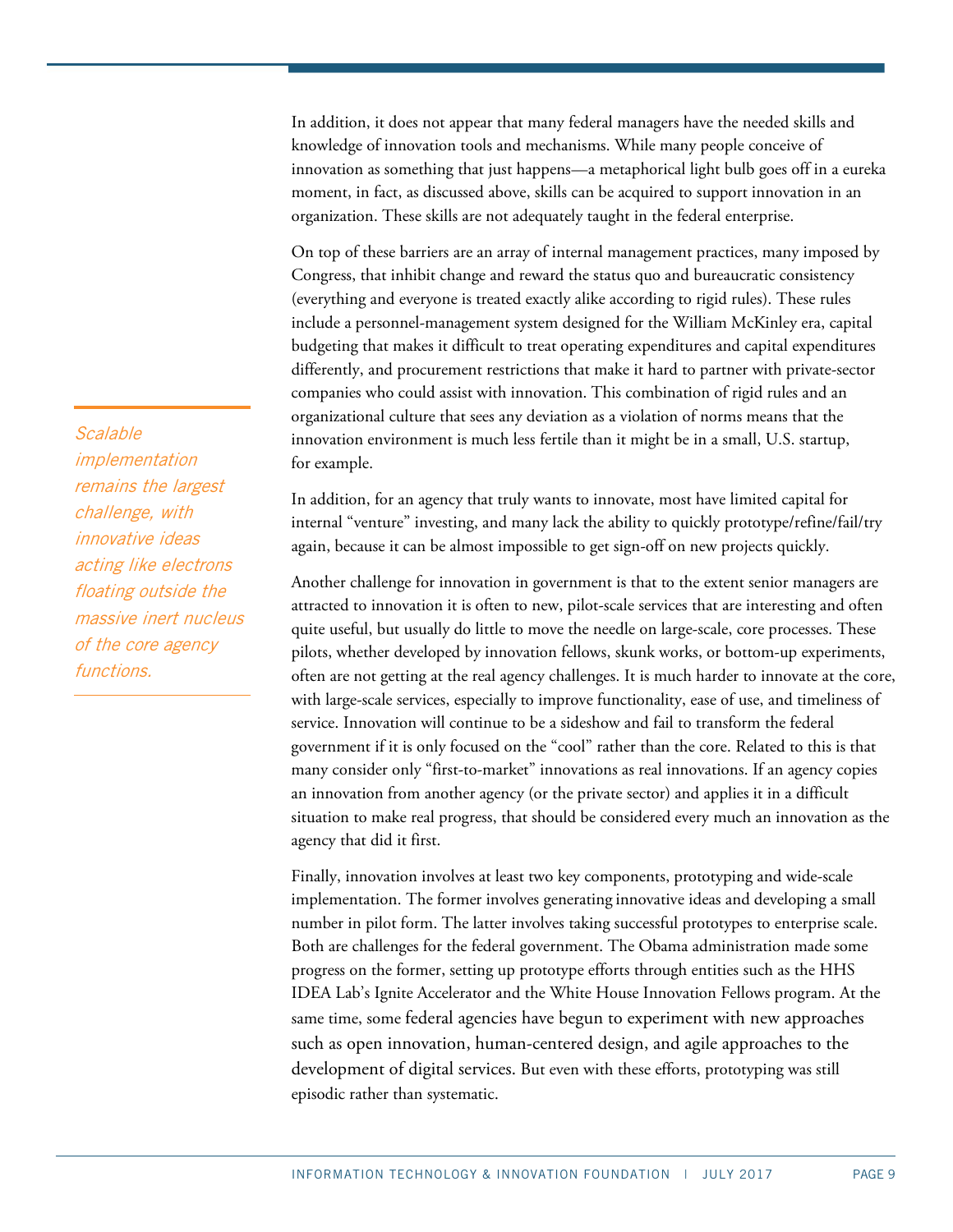Then there is the handoff to scaling. Scalable implementation remains the largest challenge, with innovative ideas acting like electrons floating outside the massive inert nucleus of the core agency functions. This is one of the main challenges now facing the federal government. While the Bush and Obama administrations put in place a number of creative initiatives to generate innovative pilots, few of these scaled to really move the needle. These were mostly "push" efforts (develop an innovation and push its use), rather than "pull" efforts, where agency heads and lines of business leaders identified challenges and sought innovations to solve them.

Likewise, many of the innovation efforts focus on developing pilot programs and interesting experiments, including guidebooks and tips for innovating. But what is lacking are stronger and more comprehensive guidebooks for scaling. This is because there is no formal structure to hand off prototypes for scaling, to create contracts with industry to scale, and no real buy in to change the organization's "DNA." The real test of success for whether the federal enterprise becomes more innovative is if large-scale, core systems are transformed, not just tweaked, through innovation.

Finally, this points to another challenge for innovation in the federal enterprise: the focus on convincing and coaxing recalcitrant managers and employees into accepting innovations. Most reports and documents about federal innovation speak about the importance of making sure innovations reflect agency-specific contexts and how champions are needed to convince employees of the merits of the innovative solutions, including using salesmanship to persuade people. Sure, this kind of cheerleading and persuasion is needed in any context, government or business, but in innovative private-sector companies, top leadership simply mandates that the business adopt a particular innovative direction, and anyone not willing or able to get on board with that direction is let go. While the latter is virtually impossible in the federal enterprise, the former is not if leadership takes the time and effort to focus on enterprise innovation and require that the agency transform itself through innovation.

# **DRIVING INNOVATION IN THE U.S. GOVERNMENT**

Considering the seemingly endless and insurmountable barriers to innovation in the federal enterprise, the appropriate response should not be resigned despair—to live with a "Searslike" enterprise and make the best of it, but rather a determined will to reform. But how? What model? What path?

One common approach is to default to private-sector models or leaders to solve the problem. After all, the thinking goes, some businesses have cracked the innovation code, so let's bring in their leaders to crack the government innovation code. To be sure, privatesector insight and experience can lend itself to the solution, but federal officials should be under no illusion that these lessons can be easily transferred and implemented to the federal government. Large national governments are unique and require their own analysis, framing, and implementation to crack the innovation code.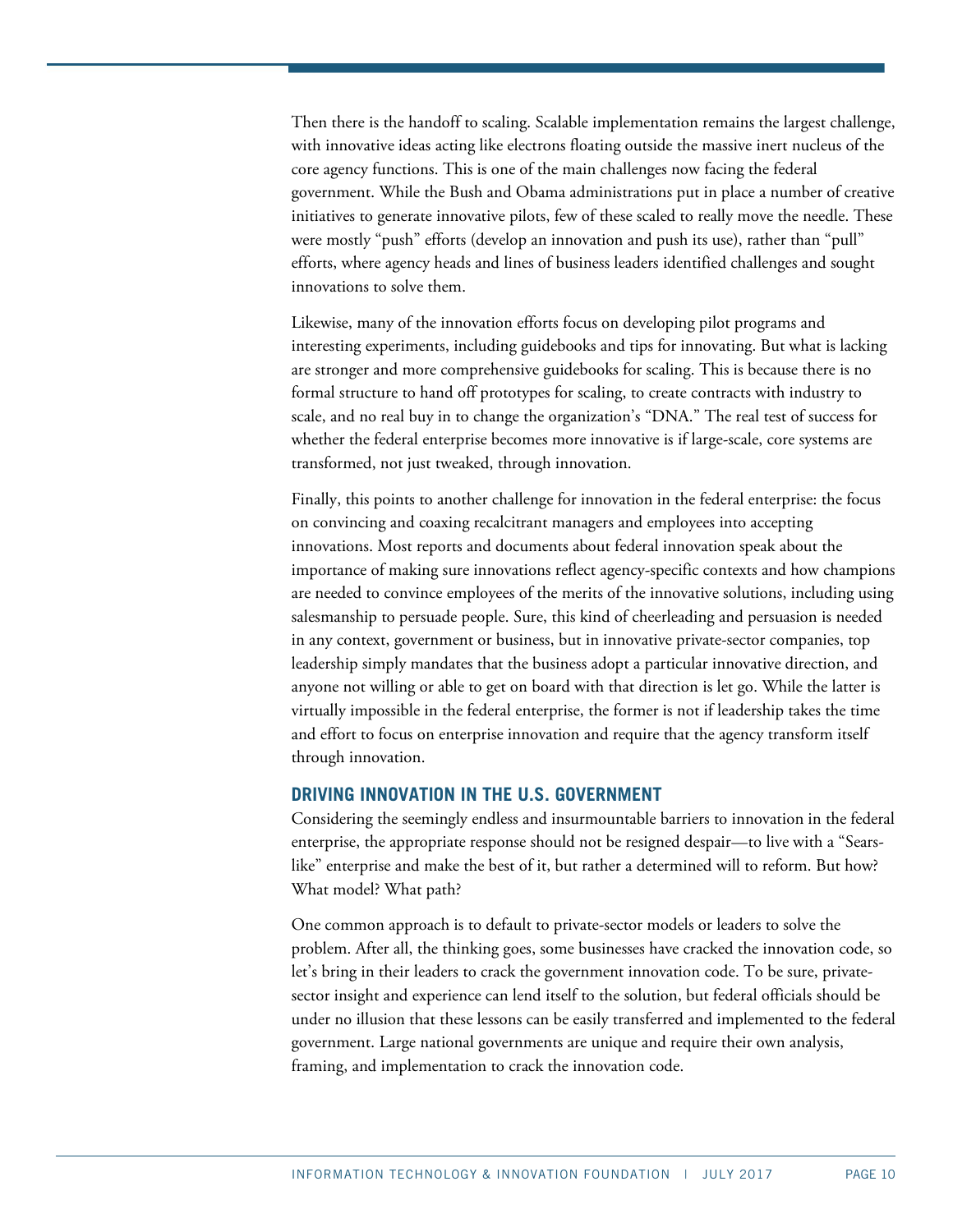Another widely touted approach focuses on personnel: If only the federal government can improve the quality of managers through improving hiring, training, and bringing in outsiders (e.g., innovation fellows), then innovation will happen. Many reports, such as an undated, but "historical" OPM document, repeat the tried and true mantra that innovation only happens with support from the top.<sup>[28](#page-23-13)</sup> The theory is that, if senior executive service (SES) managers and political appointees are better attuned to innovation, there will be more of it. To be sure, having top leaders better understand and care about the process of innovation and how to apply it to their work will help, but we believe that structural factors play a much more important role in limiting and enabling innovation. It is usually not the case that managers don't innovate because they don't know innovation is useful; they don't innovate because there are few rewards and many barriers. More hortatory about the importance of managers embracing innovation is unlikely to change the status quo.

Toward that end, we lay out actionable recommendations in six key areas: institutional models; approach and culture; resources, tools, and best practices; metrics and incentives, financing; oversight and review; and procurement.

# **Institutional Models for Federal Innovation Management/Leadership**

Innovation will be easier if there are institutional mechanisms in place that make it more likely agencies will focus on it. There are a number of steps that can help.

# Establish a Position of Chief Innovation Officer Within the White House

The Bush administration established a position of federal chief information officer (CIO), whose job was to focus on the federal IT enterprise. The Obama administration added the position of the chief technology officer (CTO), whose job involved supporting technological innovation in the broader society and economy as well as innovation in the federal enterprise. But these are really two quite distinct roles and should be occupied by two different people. As such, the Trump administration should task the CTO with all matters of external innovation (i.e., how federal policies and programs can drive innovation outside the federal enterprise) and create a new chief innovation officer (CINO), whose responsibility would be to coordinate and drive innovation within the federal enterprise.

# Require Agencies to Incorporate an Innovation Component Into All Strategic Plans

One reason why agencies devote so little attention to innovation is that it is generally not formally recognized as part of agency agendas or strategic plans. And this is in part because innovation is not explicitly incorporated in agency missions. As such, the Trump administration should require that each major agency explicitly include an innovation component in its strategic plan that includes among other measures, foresight/ forecasting/scenario-planning activities.

To lead these efforts, each major agency should designate one person as responsible for innovation, in the mode of Harry Truman's "the buck stops here." In some agencies, this may take the form of designating a chief innovation officer (CINO), akin to what some states have done. This would be a role that would be aligned with but separate from any existing CTO role, as the CINO role would encompass more than technology, to include a

Innovation will continue to be a sideshow, failing to transform the federal government, if it is only focused on the "cool" rather than the core.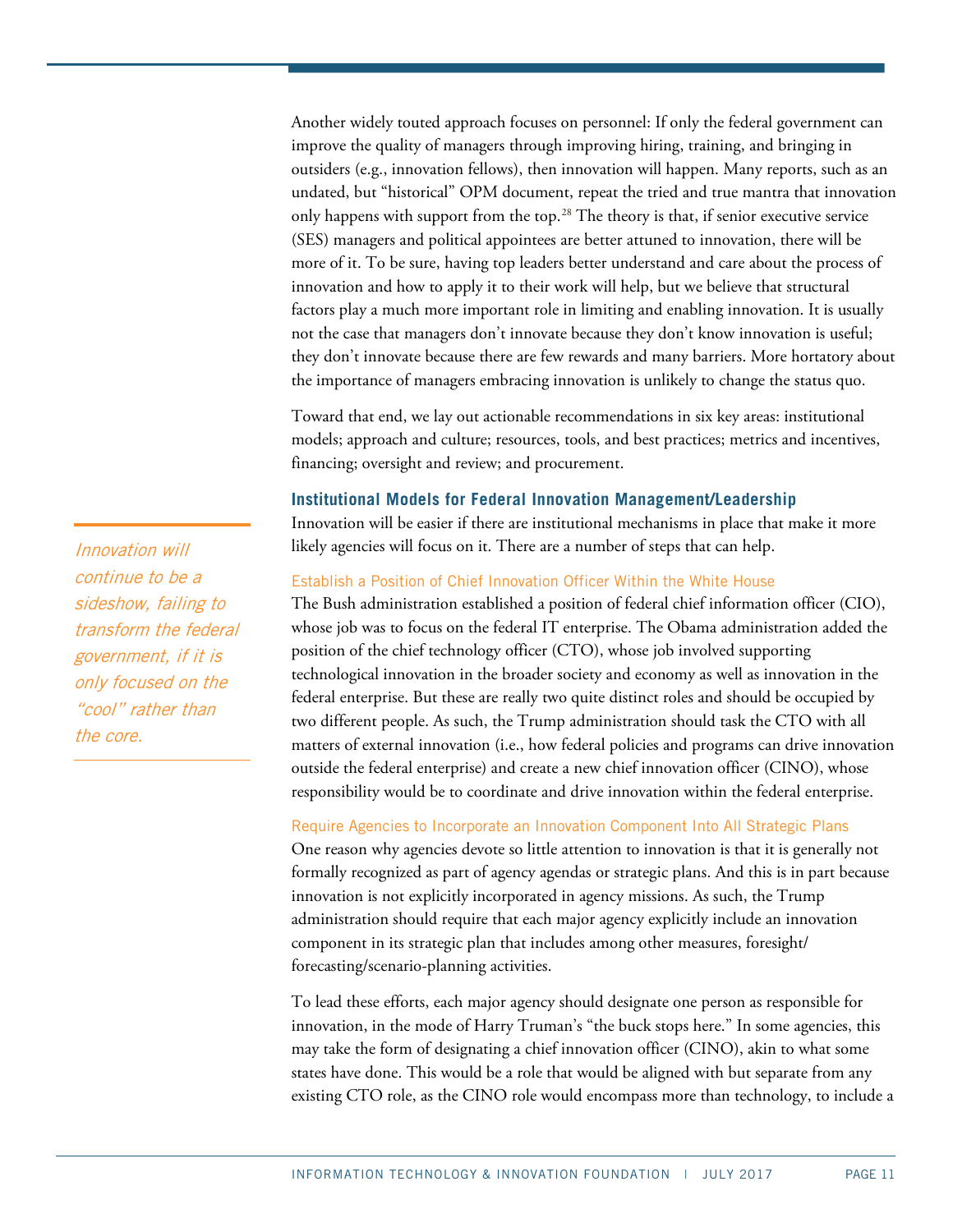broad remit for innovation, including business-model and operational innovation. In other agencies, the role of the CTO or the CIO may be broadened to encompass a stronger innovation responsibility. In still other agencies, the task of innovation may be formally assigned to the assistant secretary or undersecretary for management. The President's Management Agenda should be a tool for coordinating this work.

## Establish Innovation "Skunk Works"

One key to successful private innovation has often been to create "skunk works," separate organizational entities not constrained by the dominant corporate mindset or rules. Pioneered by Lockheed in the 1950s, a number of major corporations now have similar entities. The idea behind skunk works is to create a dedicated space, less unencumbered by the day-to-day concerns of providing services or products, and also less unencumbered by the rules and routines governing companies. And many of these skunk works are not just focused on identifying and launching new ideas, but on killing old ones. For example, the National Security Agency (NSA) has an internal accelerator called "Incubation Cell" that views its mission as killing bad ideas because they will otherwise persist. A few agencies, such as the NSA, CIA, and HHS, have skunk works-like efforts. However, the Trump administration should establish a pilot program where four or five additional agencies establish skunk works focused on disruptive innovation within their agencies.

#### Expand the Innovation Fellows Program

The Obama administration established its Presidential Innovation Fellows program. The program pairs talented technologists and innovators with top civil servants to innovate around pressing problems.<sup>[29](#page-23-14)</sup> The Trump administration should expand this program.

#### Create an Innovation Ideas Panel Within the Office of Management and Budget

The relationship between companies or entrepreneurs that might have solutions for the federal government and federal agencies is extremely formalized and bifurcated. There are some good reasons for this, principal among them to avoid insider dealing and unfair advantages to certain private-sector bidders. But that separation has gone too far. Companies and entrepreneurs often have valuable knowledge and insights about what the problems are that get in the way of agency innovation and what innovations can provide solutions. The White House should create a process by which companies and entrepreneurs can come in and present problems and/or solutions to a small panel of federal officials, who would then use this information to gain better insight into the key problems and the types of solutions that keep presenting themselves. This could act in a similar manner to President Trump's recently proposed infrastructure red tape council.

## Congress Should Temporarily Exempt a Few Federal Agencies From Stifling Rules

The straightjacket of federal rules limits innovation. In the absence of comprehensive reform, one answer is for the House and Senate Government Reform Committees to pass legislation allowing several smaller federal agencies to be completely exempt from these rules, including civil service and procurement rules, for a period of three years. The agencies would be bound only by civil laws. After three years, the Government Accountability Office would do a soup-to-nuts evaluation of how it worked. Ideally,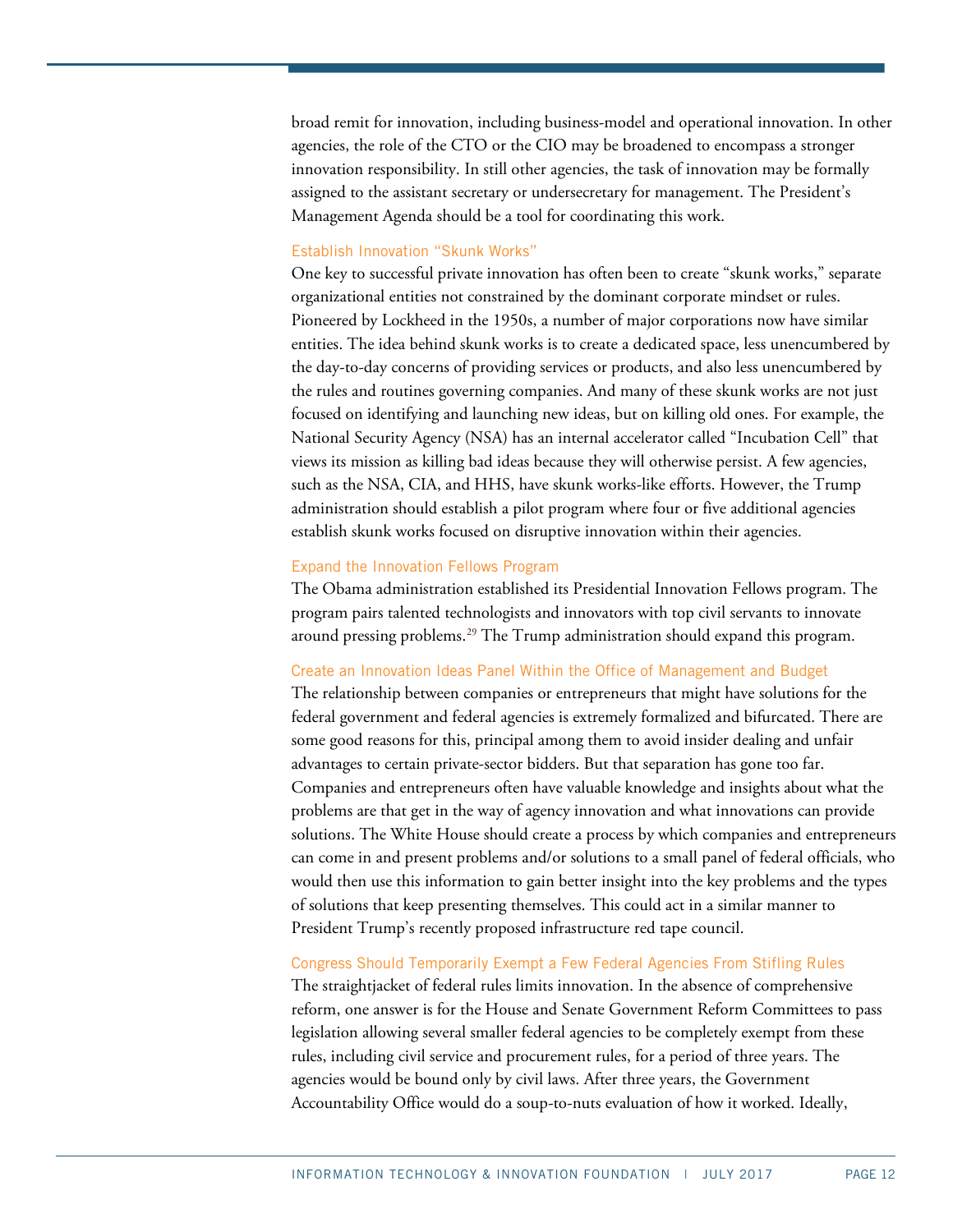Congress should pick a few small agencies, such as the Federal Housing Finance Board or a federal lab. Or alternatively, agency heads could apply to be test cases, so that the flexibility of these rules is matched with agency leaders who want increased freedom. Given how onerous federal agency regulations are, there could be a long line of applicants for relief. The idea would be to free the agency from all of the hiring practices, acquisition rules, and other restrictions that make federal operations so hidebound. In other words, they could more easily fire employees who deserve to be fired, hire the right employees faster, and do other things in the most efficient and innovative ways. Based on the results of such a pilot program, Congress could decide to expand it or not.

Some experimentation in this area has already taken place. For example, in 1970, Congress passed the Postal Reorganization Act and exempted USPS from federal acquisition requirements to [give it more flexibility in its procurement practices](http://www.uspsoig.gov/FOIA_files/CA-AR-10-005.pdf) (although Congress has [hamstrung](http://www.innovationfiles.org/stick-to-the-mail-postal-reform-means-radical-cost-cutting-not-product-innovation/) the Postal Service in other ways). More recently, Congress initially [exempted](http://fcw.com/articles/2007/08/20/tsa-could-lose-far-exemption.aspx)  the Transportation Security Agency (TSA) [from Federal Acquisition Regulation \(FAR\)](http://fcw.com/articles/2007/08/20/tsa-could-lose-far-exemption.aspx) [requirements,](http://fcw.com/articles/2007/08/20/tsa-could-lose-far-exemption.aspx) in part so it could focus on its mission without getting bogged down by government contracting requirements. One of the major differences between FAR and the Acquisition Management System (AMS) used by TSA at the outset is that AMS allowed "managed competition." As explained by Rick Gunderson, [assistant administrator for](http://www.gpo.gov/fdsys/pkg/CHRG-110hhrg48960/html/CHRG-110hhrg48960.htm)  [acquisition at TSA](http://www.gpo.gov/fdsys/pkg/CHRG-110hhrg48960/html/CHRG-110hhrg48960.htm) at the time, "Whereas the FAR requires full and open competition, AMS is based on managed competition. This is consistent with how industry conducts its own purchasing and supply chain management. As a result, government resources are not spent on firms that have no chance of receiving an award, and industry maximizes the impact of their bid and proposal costs."[30](#page-23-15) Nevertheless, Congress [took away this exemption](http://fcw.com/articles/2008/05/27/tsa-to-follow-far-and-dhs-acquisition-regs.aspx) in 2008, even as TSA agency leaders protested the change.

## **Federal Innovation Approach/Culture**

It is all too easy to get caught up in the buzz around innovation and seeing innovation as an end, rather than a means. The goal of federal enterprise innovation is not to make enterprises more innovative for the sake of innovation, but rather to better achieve their core missions. This gets to the first-order question for all agencies: clearly and narrowly defining their missions. Only then should the focus be on innovation toward the key goals of that mission. All too often government innovation efforts and teams look to innovate and how to use technology in new ways. That is starting from the wrong end. The right place to start is with the mission of the agency in question and how innovation, including technology, can improve mission performance (cost, quality, timeliness, etc.)

Once this is done, the next step is to organize the innovation effort. As noted above, leading private-sector innovators have organized innovation efforts. Not only is this almost utterly lacking in the federal government, but federal agencies are insulated from these new practices and disciplines and new ways of thinking. Federal innovation efforts lack structure, and a mental model is missing in the federal government. So, there is no common frame of reference across the agencies around innovation. The following recommendations address this need.

Federal innovation efforts lack structure, and a mental model is missing in the federal government.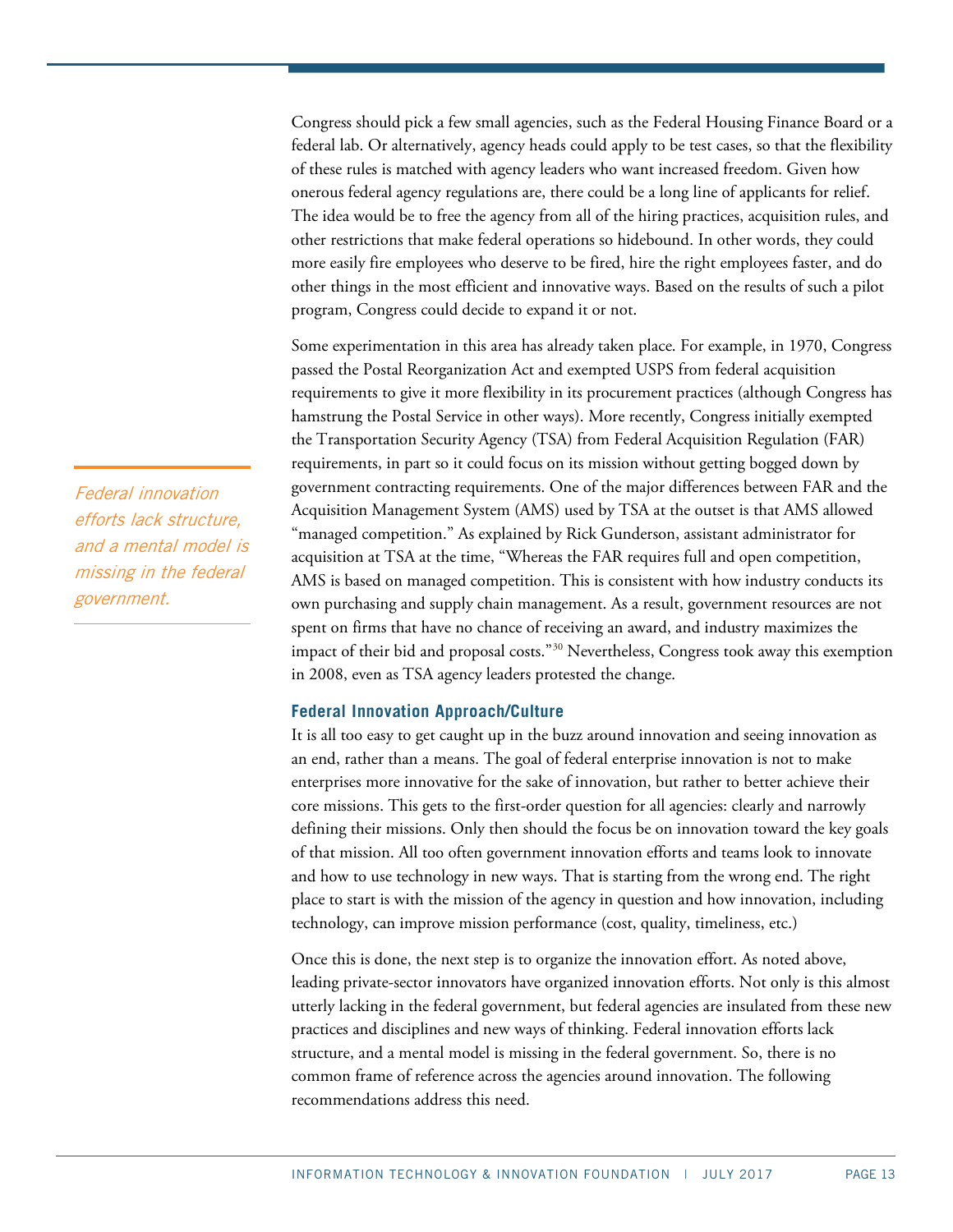#### Inculcate Design Thinking and Innovation Practices Within Agencies

To remedy this, the discipline of innovation in the federal government needs to be developed, nurtured, and promulgated. For example, each agency should have senior staff who understand design-thinking needs and human-centered design. Without structure and process around innovation, it can't get off the ground systemically.

This approach needs to be available to a wide range of federal managers, not just at the SES level, but above at the political level, and below at the mid-level General Service (GS) levels. Toward that end, the Office of Management and Budget (OMB) should establish a Federal Innovation Academy that any government employee or federal contractor can enroll in. This should include MOOCs (massively open online courses) and microcredentials for those who complete the training. OMB should work with the private sector and government innovators to develop Udacity-like online courses on the process of innovation in government. To supplement that, NIST should develop an innovation framework that outlines the generic steps CINOs should be taking within agencies.

#### Identify 20 to 50 Core Processes to Be Transformed by Innovation

As noted above, the challenge of innovation in the federal enterprise is to innovate in the core, not just the edge. As such, the White House, in partnership with agencies, should identify the most important core processes where innovation can make a difference. Ideally, these would be ones where innovation would either lead to significant improvements in customer service and quality or reductions in cost (to both the government and users of government services). This is something many states have focused on, as well as the United Kingdom, whose chief performance officer used this approach to focus on the most-highimpact projects. [31](#page-24-0)

#### Create an Expectation for Innovation, Especially Trials, Tests and Pilot Programs

The White House and Congress should create an expectation that all federal agencies regularly report on the extent, type, and success of innovation efforts. The problem in all too many federal agencies is that change is frowned upon and resisted. We need agencies where *not* changing is frowned upon. Agencies should be regularly exploring and moving forward with experiments and course corrections, seeing which ones fail and discarding those, and which ones succeed and scaling those up. This means not only an expectation by OMB budget examiners and congressional oversight to expect reports on innovation activity as the norm, but as we discuss below, for the Inspector Generals (IGs) and GAO to "cut agencies slack" for these kinds of efforts, even if they are not perfect. At the same time, IGs should produce and maintain a real-time online inventory of all innovation activities, to enable better insight into their performance, determining where poor performance stems from poor conception and execution versus technical or business-model risk.

#### **Resources, Tools, and Best Practices in Federal Innovation**

In addition to the institutional constraints around federal innovation, agencies need more resources and tools for innovation.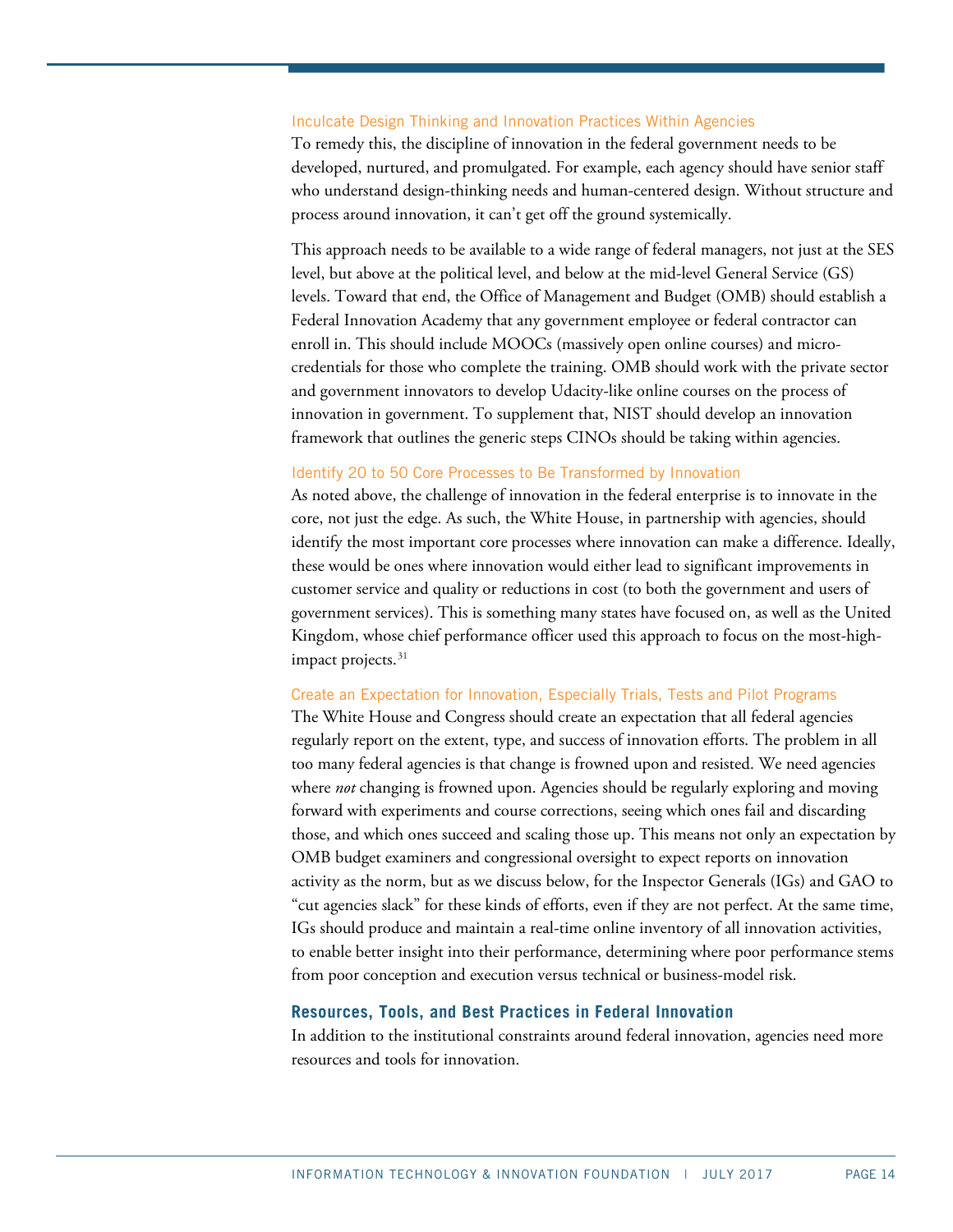#### OMB Should Document Innovation Success Stories

There is also a need for more documentation of successful innovation projects in the federal government. All too often, agencies reinvent the wheel, not aware of the challenges other agencies encountered and the solutions they implemented. OMB, which by statute is supposed to be concerned with both budget and management, should take the lead in establishing a case-study sharing system that details the top 10 or so innovations in the federal government each year and explains why they were successful. From this corpus, outside researchers could do more in-depth research to identify commonalities and lessons.

#### Support the Creation of Innovation Tool Kits

Many government managers do not innovate because they believe that existing rules prohibit a particular action. Sometimes this is true. But often it is not. As such, one role for an agency such as GSA or OMB is to develop tool kits explaining the scope of what agencies can and cannot do. For example, in the Obama administration, the White House collected a list of the activities that they had seen work regarding innovation and came up with 25 innovation approaches that worked at agencies (e.g., getting around restrictive hiring processes, embracing open data). Likewise, GSA is developing its Better Government Toolkit to advance these objectives across the federal government. These efforts should be continued and built upon. Furthermore, few senior federal leaders have a "community of practice" that would allow them to work together on the modernization and transformation of government, and draw on the lessons from successful innovation in other agencies. OMB should work to establish such a community.

#### Train Support Functions How to Say Yes to Innovation

Often, support functions in government, such as human resources, compliance, and accounting, take a reflex action to any attempts at innovation by saying "the rules don't allow it." OMB should organize ongoing training programs for these personnel, both in dedicated agencies (e.g., OPM) and within agencies to help them be enablers, not barriers to innovation.

## Establish a Bottom-Up Innovation Tool for Federal Employees

In any innovative organization, ideas for doing business in new ways come from all levels of the organization, including from frontline workers. But this is much less common in the federal government. The emergence of powerful and scalable social-networking technologies could allow federal workers to easily engage in generating innovation ideas. This is especially important given that 80 percent of federal workers are outside of the District of Columbia, and most are engaged with the customer and delivering the service. Thus, the OMB should develop a tool by which any employee in the federal government can propose innovation ideas in a structured format. Moreover, in reviewing these ideas, the focus should be, where possible, on what ideas can be implemented across government, rather than in just one agency. This could be akin to an internal challenge.gov.

Other nations have done this. For example, Singapore incentivizes public-sector employees to share their ideas through their Knowledge Management Experimentation Program (KMEP). KMEP gives technologically savvy bureaucrats a platform to share e-government

The emergence of powerful and scalable social-networking technologies could allow federal workers to easily engage in generating innovation ideas.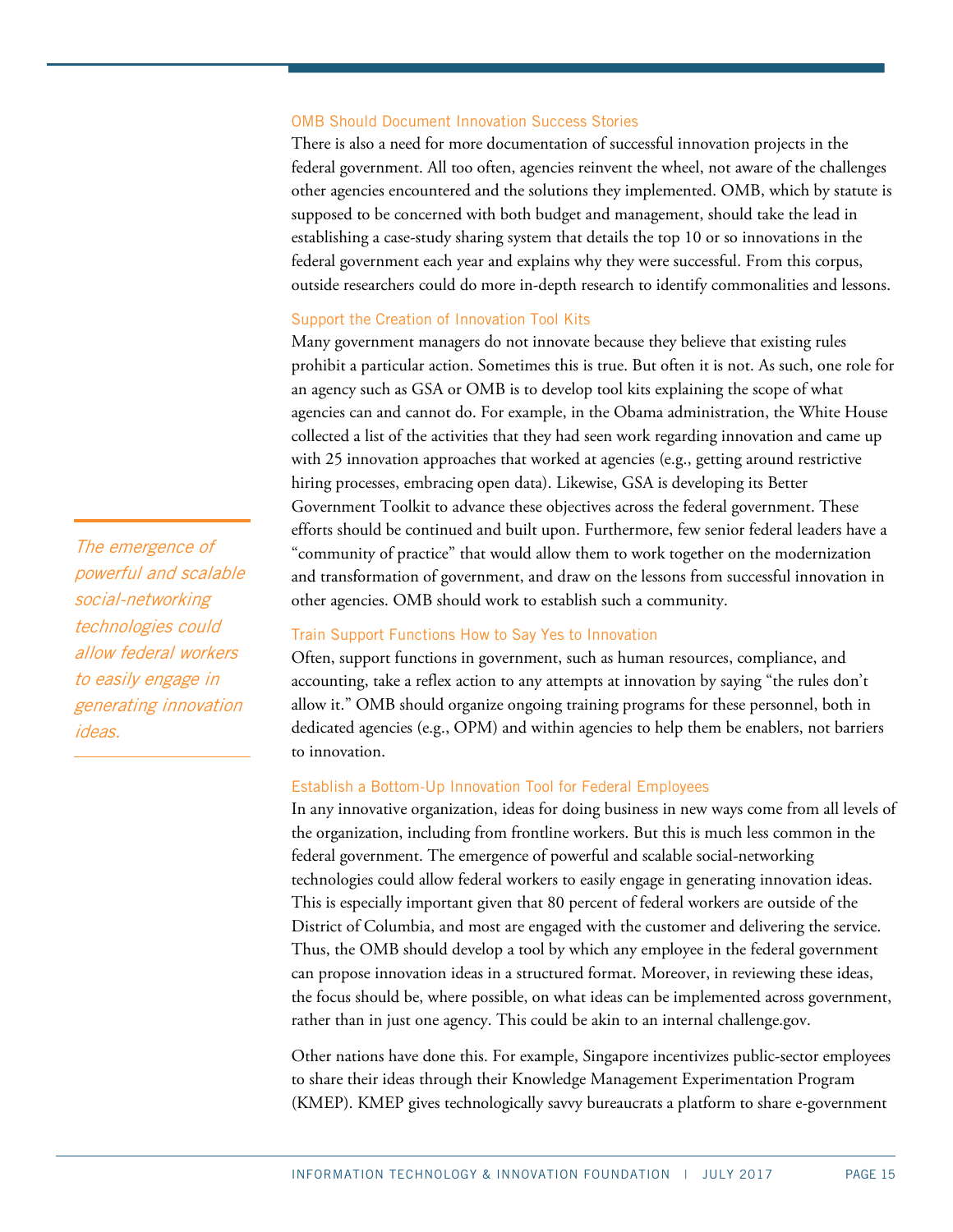proposals, with the best innovators given funding to pursue their concepts (and often prizes and promotions). [32](#page-24-1) Denmark sponsors similar competitions. As discussed below, these bottom-up efforts need to be complemented with efforts to actually implement innovations at scale; otherwise these efforts only frustrate employees, as their creativity goes for naught. As such, agencies should have flexible personnel rules, among other things, to let employees with creative ideas actually have the time and support to implement them.

## Establish Internal Cultures for Innovation

It is somewhat of a cliché, but it is true that most innovative companies design organizational rules to enable a culture of innovation: everything from dress codes to beanbag chairs. Whether these practices really spur innovation or just send a signal that innovation is valued is not clear. Regardless, strict requirements, for example, that federal employees must wear a suit or business attire, are likely to deter innovators, especially younger ones, from joining the government. OMB should require agencies to review these procedures and rules.

## Enable and Encourage Federal Agencies to Talk to "Customers"

It has become a truism of private-sector innovation that companies need to regularly communicate with customers/users. Yet, not only is the federal government not used to doing this; in some cases, federal law makes it extremely difficult to do so. This means that often federal agencies are guessing what users actually value.

Toward that end, the Federal Agency Customer Experience Act of 2017 (S. 1088) sponsored by Senator Claire McCaskill (D-MO) would allow agencies to reach out to customers who affirmatively opt in with their consent not only to ask their views on the quality of government services, but to give them timely information about their service (e.g., the State Department emailing passport holders four months before their passport is due to expire).<sup>[33](#page-24-2)</sup> Congress should pass this legislation, and agencies should take advantage of it, using the resultant data to regularly redesign services.

# **Metrics and Incentives for Innovation**

Edward Deming, the quality management guru, famously said that, "if you can't measure it you can't manage it." Applying a similar philosophy to innovation, if you don't measure it, you will get less of it. Innovation is about incentives, and many incentives come from measurement. Yet, per a study by Accenture, two-thirds of federal managers say that their agency does not set specific innovation targets and benchmarks.<sup>[34](#page-24-3)</sup> As such, the Trump administration needs to do more to establish stronger innovation incentives.

One way to spur more innovation in federal agencies is to simply shed more light on innovation practices, or lack thereof. For example, OMB could require agencies to report their top innovations every year, as well as crowdsourcing this to let the public weigh in. OMB should ensure that top innovations are included as agency priority goals and crossagency priority goals, since these goals get "dashboarded" and tracked on a regular basis, making it more likely to see progress. In addition, Congress should task the GAO with a regular report on the state of innovation in federal agencies.

One way to spur more innovation in federal agencies is to simply shed more light on innovation practices, or lack thereof.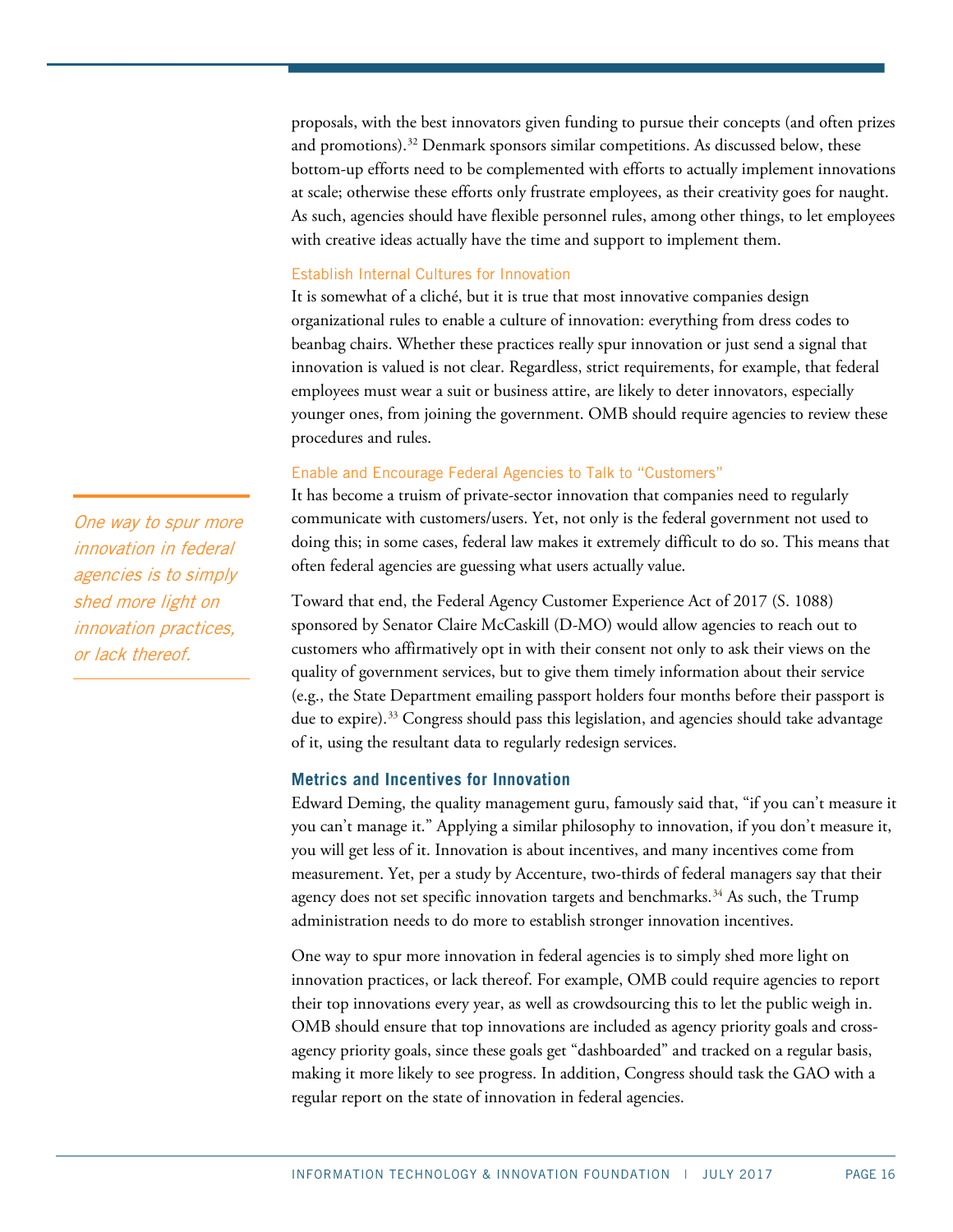## Make "Innovating" an Explicit Performance Expectation of Senior Officials

When senior officials are up for their annual reviews, their innovation performance and even "courage" over the prior year should be key factors in their evaluation, as is the case at leading private-sector firms such as GE. Related to this, the qualification criteria to join the senior executive service should include having successfully led an innovation project. (Note that we did not say having led a successful innovation project. A failed project does not automatically imply failure on the part of a manager.) OPM should work with senior agency leaders to ensure that innovating is part of performance reviews for all SES managers.

#### Establish a Federal Innovation Awards Program to Provide Recognition for Innovators

While some programs like Harvard's Ash Center have an innovation in government award, it is largely for state and local governments, and much of the focus is on government programs that address problems of public concern as opposed to innovation within the government enterprise. An innovation awards program focused on efforts in the federal government to innovate to work more effectively would fill that gap. As such, OMB should either establish such a program on its own or encourage a third-party organization (a university, consulting firm, or government technology media company) to establish an innovation awards program.

## Require More Agencies to Enroll in "Yelp for Government"

Incentives for innovation come both from the "carrot" of recognition and the "stick" of shame. Shedding light on agencies or practices that are not innovative can provide real incentives for managers to change.<sup>[35](#page-24-4)</sup> One way to do this is to require more agencies to enroll in "Yelp for Government." This obviously only works for customer-facing functions, but it could be a useful tool for federal activities such as national parks, post offices, airport TSA screening, etc.<sup>[36](#page-24-5)</sup> If more agencies claimed their listings on Yelp, they could read and react to citizen complaints.

#### Rank Agency Functions in Terms of Innovation

A related way to provide incentives for agencies to innovate would be to develop an annual ranking of agencies that are the most and least innovative when it comes to enterprise innovation. Agencies such as the National Aeronautics and Space Administration (NASA) and the National Science Foundation (NSF) are often ranked by employees as being innovative, but it's not clear if this is because their mission is explicitly about technical innovation or because they are innovative internally. Annual surveys of federal agencies should begin to include a question, "how innovative is your agency?" Currently the OPM employee survey asks only that employees rate how well creativity and innovation are rewarded (not very well, for just 38 percent say it is).<sup>[37](#page-24-6)</sup> This would help rank agencies in terms of innovation.

#### **Financing**

Investments in innovation should be looked at the way organizations look at capital expenditures, an investment that costs money now with a payoff in the future, resulting,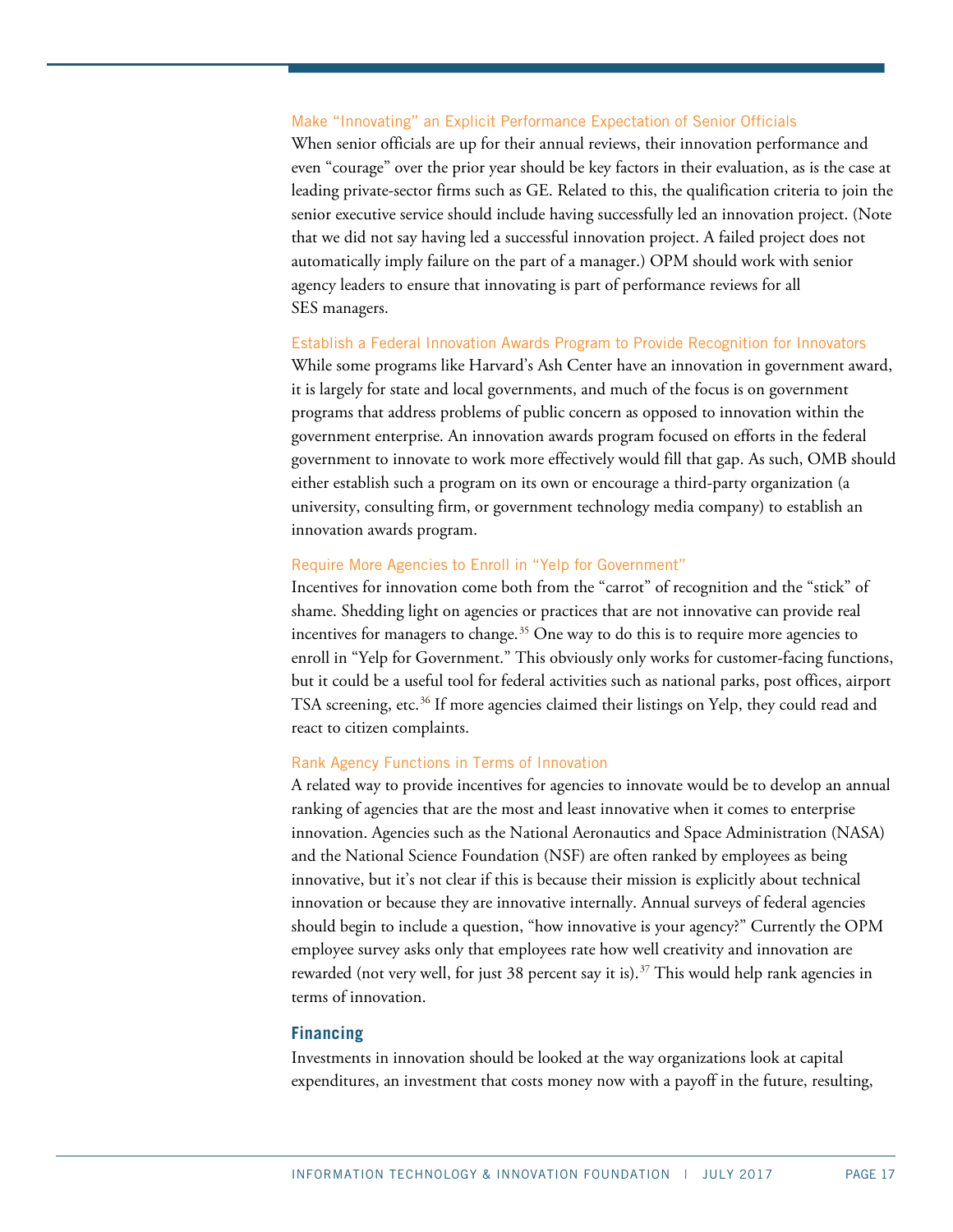hopefully in a net present value greater than the cost of capital. One limitation holding back federal innovation is a lack of funding for pilot projects.

# Congress Should Allow Agencies to Divert a Small Share of the Budget to Innovation Projects

Congress should create a federal analogue to the Small Business Innovation Research program, which allocates a small share of federal extramural R&D to small business innovation contracts. The analogue here would be that Congress could allow agencies to allocate a small share of their operating budgets, perhaps half a percent, to serve as an internal innovation seed fund to let agencies start pilot projects more easily. The authority could expire after five years, after which GAO would assess the results.

# Congress and Agencies Should Allow More Shared Savings Partnerships

One of the challenges with contracting is that it is often static, with the federal government laying out requirements and the contractor(s) building to these requirements. If things change, which they almost always do—for example, the development of a new technology like mobile, the government and the contractor must renegotiate the contract to make changes. Another challenge for the government is getting the budget authority to issue a new contract. Agencies should be able to get budget authority for investments with a positive net present value ROI. But often that funding is lacking.

In these cases, agencies should be able to engage in partnerships with the private sector where business invests the capital to create and operate the program and in return keeps a share of the saving or revenue. These public-private partnerships are already creating savings in a myriad of different state government programs. In these situations, companies offer services to governments that are paid for through efficiency fees, which usually range from \$1 to \$3 per transaction to cover the cost of building and maintaining IT-enabled government systems. For example, when Montana automated many of its services, it used a self-funded model in which private firms supplied the service in exchange for a small fee added to online services that charge transaction fees.<sup>[38](#page-24-7)</sup> At the federal level, the contract the National Park Service has signed for a long overdue redo of the recreation.gov website works that way, with the contractor being paid a share of every park reservation made. In other types of partnerships, such as the Free File electronic tax preparation, the private sector itself provides the service for no cost.

As long as agencies understand how to craft a contract that is fair to both sides, a key advantage of this approach is that the contractor has significant incentives to ensure a highquality Internet experience that evolves as technology and customer expectations evolve, just as commercial Internet companies such as Amazon and Google regularly improve their services. This, in turn, brings more users to the service, increasing productivity for government and users.

# **Federal Innovation Oversight/Review**

One big challenge for innovation in the federal government is that while success has a hundred parents, failure is an orphan, with everyone involved denying parentage. But this

IGs and the GAO look for failure of action, not failure of existing processes. Rather than look at waste, fraud, and abuse alone, they should also look at waste and inertia from lack of innovation.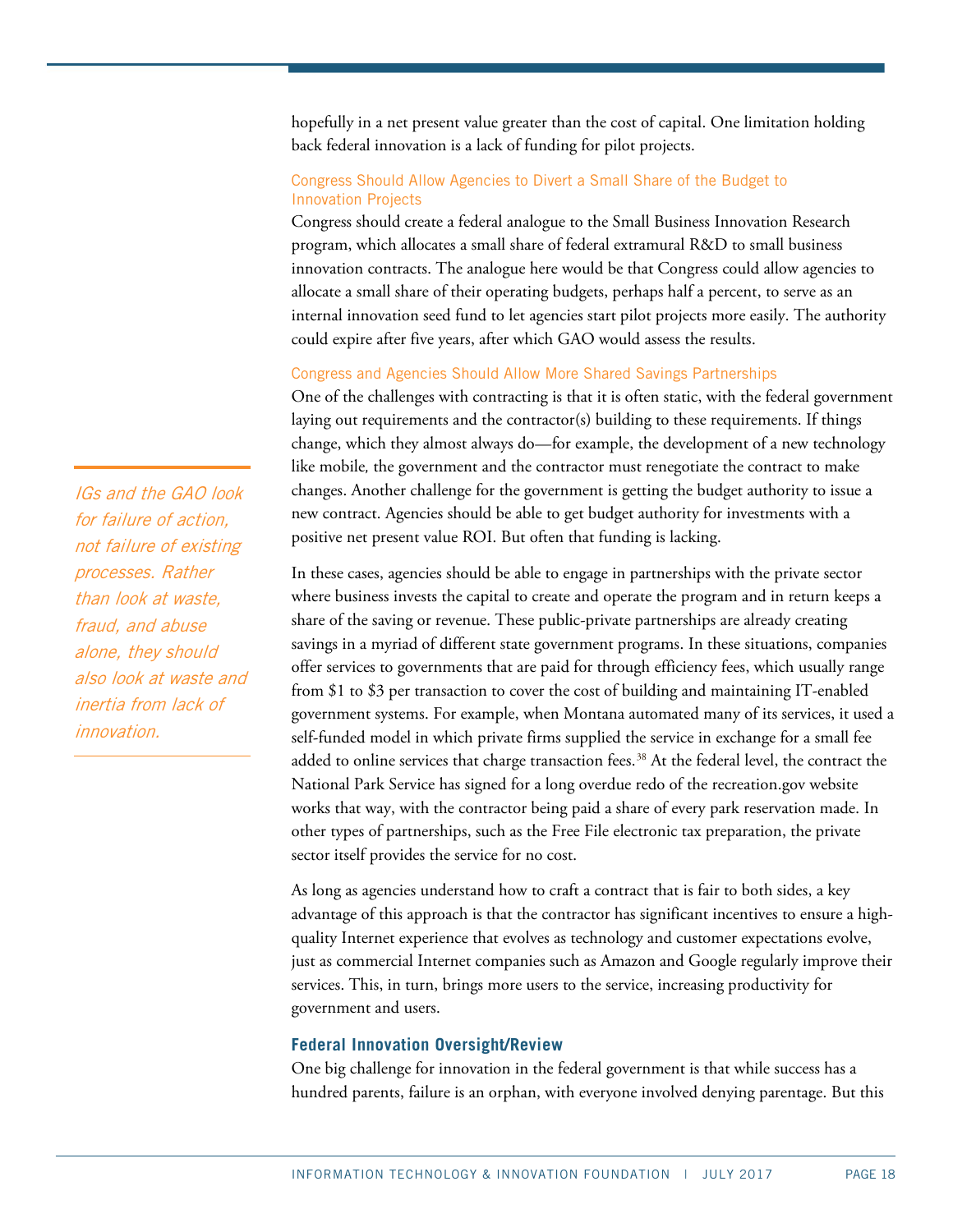is because the evaluation institutions in Washington—from the IGs, to GAO, to congressional oversight committees—have not adequately understood the innovation process and do not usually have the ability to differentiate between good and bad failure. For them it's all just failure. But as professor Brene Brown writes, "there is not innovation without failure. Period."[39](#page-24-8) But there is a key difference between failure that stems from prudent risk, well executed; and a foolish risk, poorly executed. If the oversight institutions can't distinguish between the two, the result will be less failure, but also less innovation. There are several reforms that are needed.

# The GAO and [Council of the Inspectors General](https://www.ignet.gov/) Should Better Understand Innovation Processes to Understand "Good" Risk Taking

All too often, these oversight and review organizations fail to distinguish between failures that follow appropriate risk-taking and effective implementation and failures that are the result of inappropriate risk-taking and poor implementation. These organizations need to move away from a "gotcha" approach toward one that only calls out agencies for having defective innovation processes, not for failing per se.

# The GAO and [Council of the Inspectors General](https://www.ignet.gov/) Should Call Out Agencies for Not Innovating

IGs and the GAO look for failure of action, not failure of existing processes. Rather than look at waste, fraud, and abuse alone, they should look at waste and inertia from lack of innovation. This means holding agencies accountable for not innovating. One could imagine, for example, a GAO report with the title "The State Department Process for Getting a Passport Woefully Inadequate and Backward." We need a corps of IG and GAO staff whose job is to audit agencies on lack of innovation and inform Congress of agency management practices that are behind the times.

# Congressional Oversight Committees Should Not Penalize All Failed Innovation Efforts

Congress should embrace the same kind of thinking, so that when they call agency leaders to the Hill, they understand which ones took the wrong risks with poor innovation implementation and which ones did the opposite.

# **Innovative Government Procurement Practices**

There is widespread agreement among those who think about innovation in the federal government that federal contracting is an inhibitor. In part, this is because government procurement is designed for execution, not innovation. All too often requirements are set too quickly and narrowly, not leaving space for innovative proposals. And once contracts are issued, contractors have little scope for innovation.

## The White House Should Require Innovation Be an Explicit Criterion Within the Government Procurement Process

One way to spur innovation in procurement is to enable and incentivize more innovative proposals from contractors. While innovation should be an explicit criterion within the government procurement process, it currently is not. Some countries, such as the United Kingdom, have made innovation a clear goal of their procurement process for years. The U.K.'s Department of Trade and Industry requires all levels of government to consider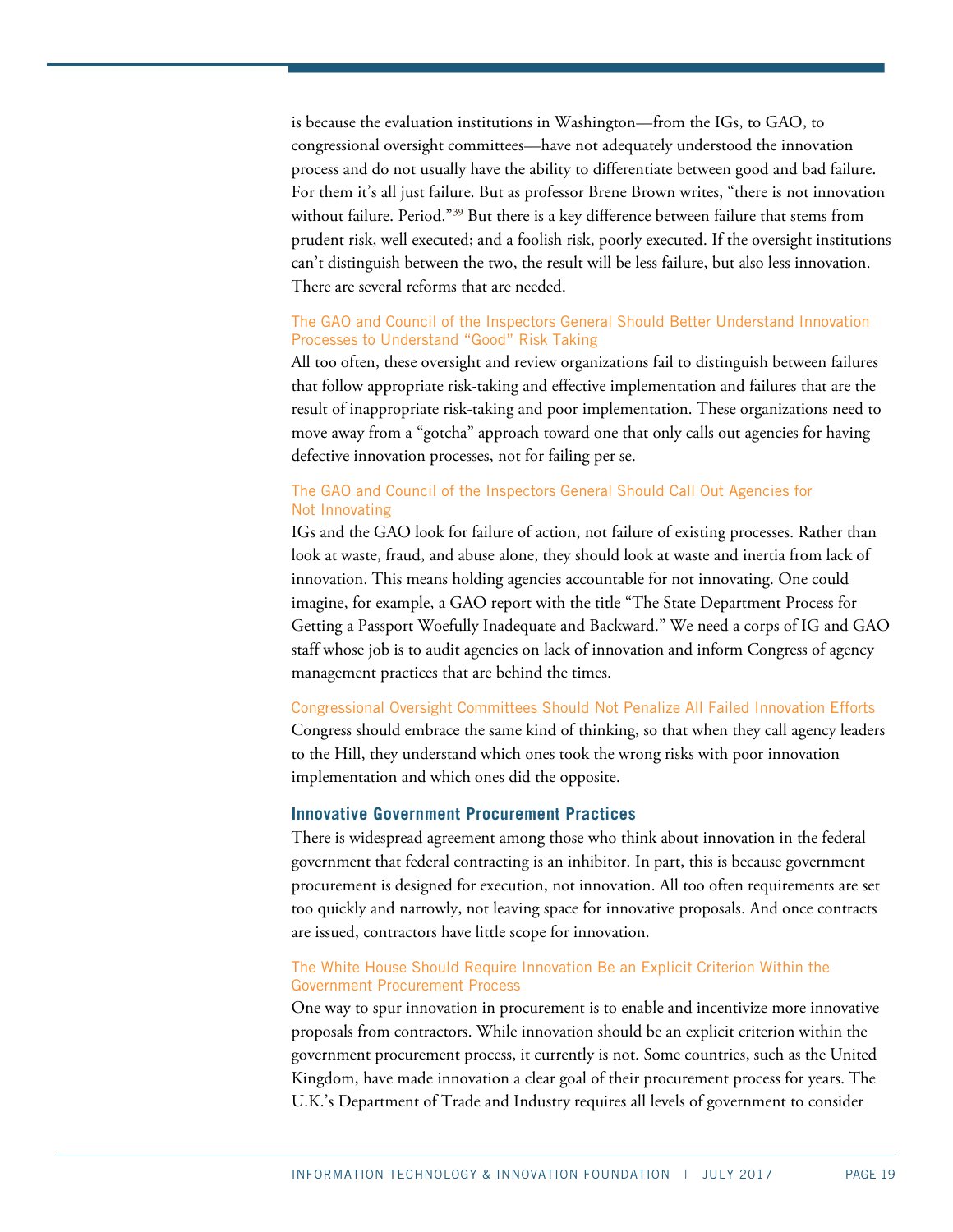innovation when awarding government contracts. They also have developed public-private partnerships to help public-sector employees with "unconventional but innovative procurement projects.["40](#page-24-9) In Australia, agencies are encouraged to single out innovative ideas by evaluating unique features of proposals as a separate criterion. Finland both includes "innovativeness" among the criteria for public procurement decisions and reserves a percentage of appropriations granted to administration agencies for innovation and development activities.<sup>[41](#page-24-10)</sup> OMB and GSA should work together to model the focus on innovation in procurement after these other governments.

# Ensure That Pre-Award Contract Specifications Are Broad Enough to Enable Innovative Solutions to Be Offered

All too often agency contract requests are defined too narrowly, prescribing a particular solution to the problem, rather than identifying a particular problem and letting bidders propose a variety of solutions. It is not uncommon for a business to have an idea for how to fix a federal problem, but not be able to bid on a contract solicitation because of the way the proposal was written. Agency procurement processes should be designed to enable companies to more easily identify innovative solutions.

# Allow Contractors to Innovate Post-Award

Companies winning contract awards often have little incentive to come with new ideas that are different than what the contract specifies. If they do, the contract for the new work has to be rebid. The procurement process should provide an incentive for contractors to offer new ideas without fear of penalty. This could be done by adding a contractor line item (CLI) for innovation, where agencies could set aside a small percent of the contract award to let the contractor do innovation work. Or the company could propose an innovation idea, and the agency could add money to the project, provided it is below a certain percent of contract cost, with no new competition required. Doing this would also enable smaller, non-prime companies to more easily compete, since primes would now have more incentive to work with them if they offered innovative ideas.

#### Enable More Private Companies to Provide Federal Services

There is no reason why more federal services—particularly those related to business, such as the myriad of regulatory forms businesses must file—could not be set up so that external providers deliver the service. This would require agencies to open up their systems to private-sector integration, including through APIs. The advantage of such an approach is that private-sector providers have a very strong incentive to increase the use and efficiency of the e-channel and innovate in doing so. Rather than making citizens come to government for services, this strategy will encourage government services to go to people. Indeed, citizens should be able to aggregate a wide share of federal, state, and local government recurring transactions, such as passport renewal, driver's license applications, and car emissions tests, and be able to have third-party private-sector providers be the intermediary for them in engaging with government electronically.

In the United States, federal tax filing is one relatively easy-to-use application. This is because more than 15 years ago the IRS partnered with the private sector to enable

There is no reason why more federal services—particularly those related to business, such as the myriad of regulatory forms businesses must file—could not be set up so that external providers deliver the service.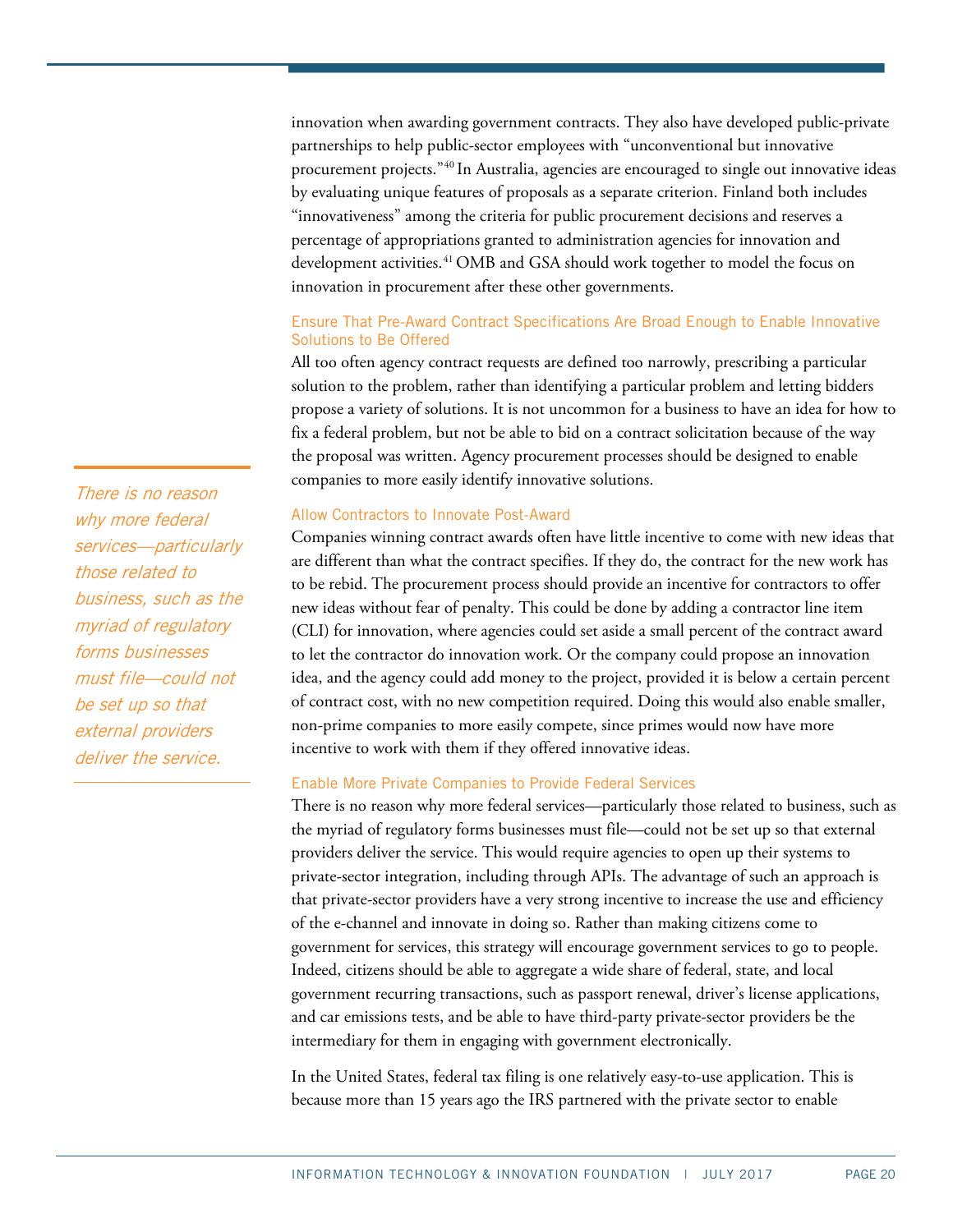companies to provide integrated and user-friendly software packages to prepare and file taxes (some are for sale; others are free through the IRS Free File program).<sup>[42](#page-24-11)</sup> Government should build on this model and work with the private sector to enable a wide array of government interactions to be completed in similar fashion. These can include applying for a Small Business Administration (SBA) loan, starting a new business, and exporting. The supposedly simple act of exporting, for example, can be incredibly daunting and paperwork intensive. "Turbo-business" applications can streamline this and many other areas, but only if government works collaboratively with the private sector to this end.

# Establish Government "Platforms" for Innovation and Performance Metrics Where Outside Vendors Can Compete for Performance Improvements

For many government operations, agencies could clearly define performance metrics and allow vendors to compete to provide the optimal solution. Moreover, government agencies can regularly recompete these projects, so that if another vendor can come in with a better solution, it can integrate the new product or service. However, to do this effectively, government agencies need to establish metrics, so that they can evaluate different options and design modular open IT systems so that vendors can integrate their solutions.

As an analogy, in the 1980s, IBM created the IBM PC using an open architecture that made it easy for other companies to develop compatible components and software. Other companies also developed IBM-compatible systems, and this quickly became the de facto standard for personal computers, unleashing a wave of rapid innovation and development in computer hardware and software. Unfortunately, many government information systems are more like the proprietary computers of the pre-IBM PC era rather than the modular ones that enabled the private sector to rapidly compete and innovate.

A government agency that is trying to reduce fraudulent payments, for example, could measure how effectively its current program identifies fraudulent payments (i.e., false positives and false negatives) and establish a dataset of legitimate and fraudulent payments that outside vendors could use to test and improve their fraud-analytics software. The government agency could then evaluate whether newer solutions deliver better results on a regular basis, and commit to switching to a new solution if a vendor can demonstrate a certain percentage increase in effectiveness.

# **CONCLUSION**

Improving the operations of the federal enterprise has been the focus of task forces, reports, and White House efforts for more than 60 years, ever since the emergence of the discipline of management in U.S. corporations in the 1950s. And in many, if not most cases, the federal government did adopt and implement new practices that improved performance, albeit usually with a lag compared to corporate-sector adoption. But in the last 15 years, the management agenda in the U.S. corporate sector has increasingly been an innovation agenda, not just to adopt and effectively use information technology to reengineer processes, but to embrace innovation and innovation thinking more broadly throughout the enterprise. This thinking and approach has been slower to penetrate and be adopted in the federal enterprise for a number of reasons. Perhaps the most important one is that the

In an age of innovation … this orientation and system is poorly suited to enable and support, innovation and provide the kind of government that citizens, as consumers and taxpayers, demand.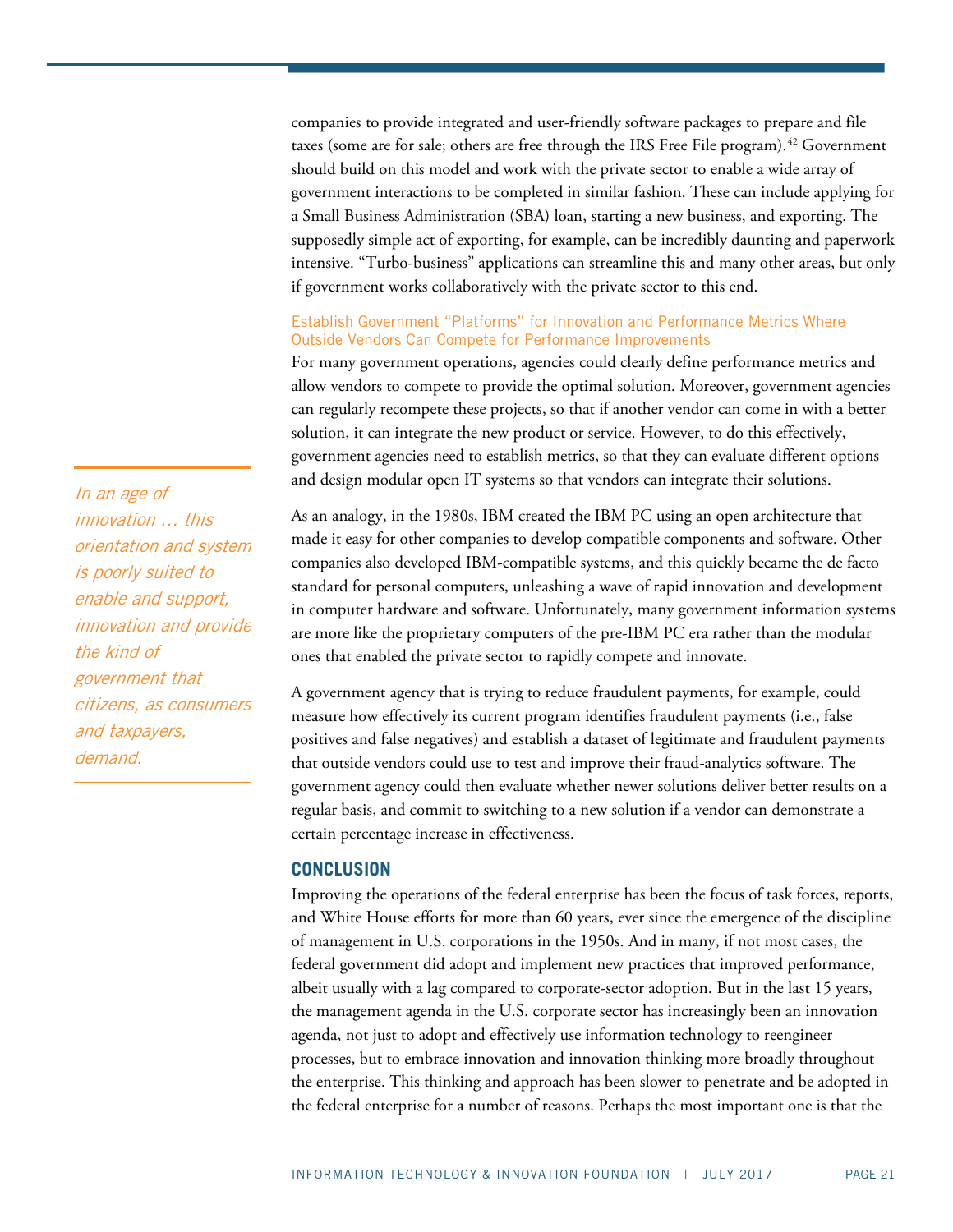federal government remains designed for an age of mass production, where the focus is on replicability and standardization. These solutions may have been adequate in a massproduction world, but in an age of innovation, enabled by a rapidly changing suite of information technologies, this orientation and system is poorly suited to enable and support innovation and provide the kind of government that citizens, as consumers and taxpayers, demand.

Changing this will not be easy, but it can be done. It will require, however, systemic changes across the federal enterprise to inject innovation thinking and action into the very DNA of the federal government. While innovation "tiger teams," innovation labs, and other bottom-up efforts can help, without top-level leadership, and a significant one-time upgrade funding to transform the core of the federal enterprise, these efforts will remain on the edge.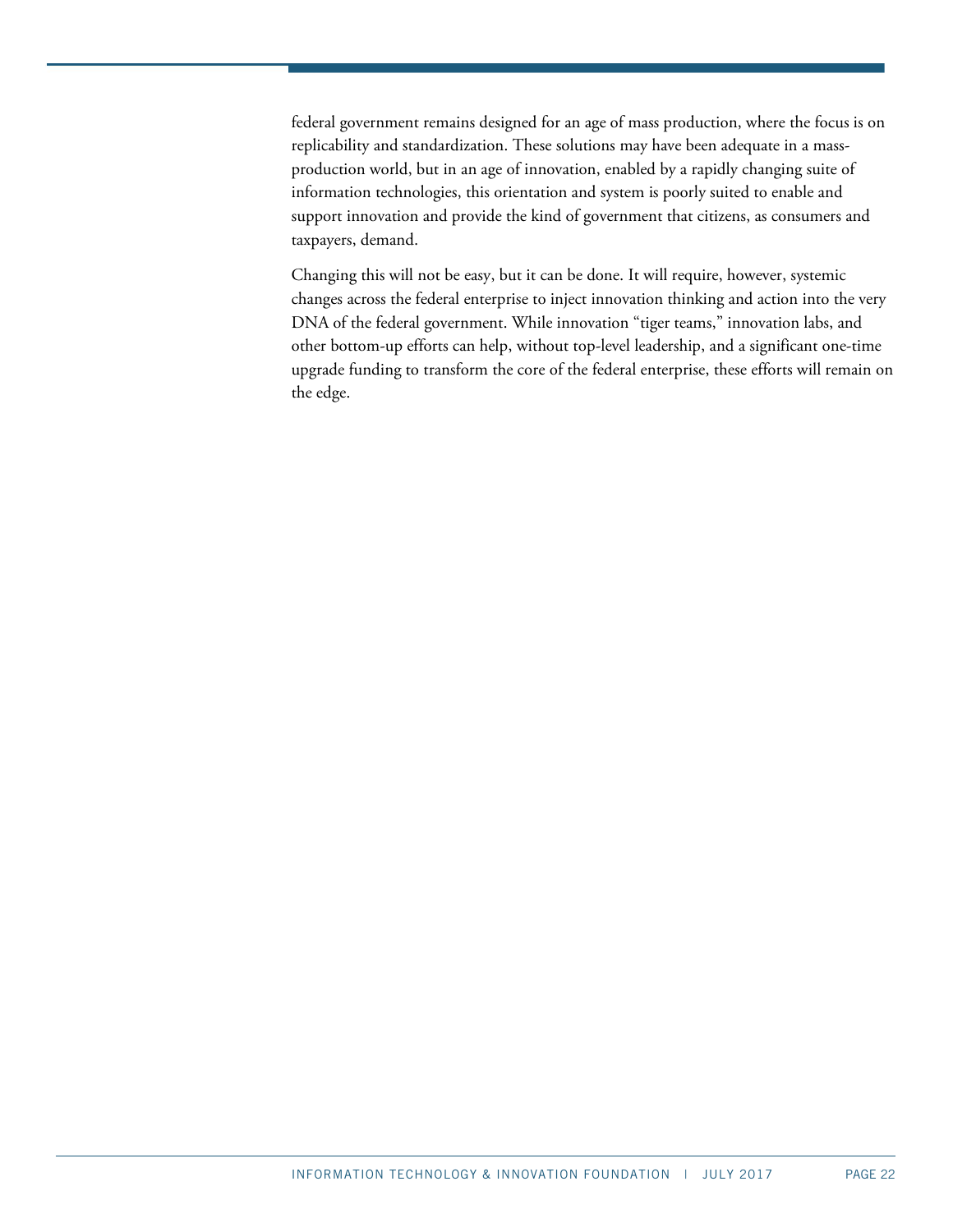# **ENDNOTES**

- <span id="page-22-0"></span>1. Sarah Halzack, "The Big Missteps That Brought an American Retail Icon to the Edge of Collapse," *The Washington Post*, June 1, 2017[, https://www.washingtonpost.com/business/capitalbusiness/the-big](https://www.washingtonpost.com/business/capitalbusiness/the-big-missteps-that-brought-an-american-retail-icon-to-the-edge-of-collapse/2017/06/01/19f4bee4-35a3-11e7-b4ee-434b6d506b37_story.html)[missteps-that-brought-an-american-retail-icon-to-the-edge-of-collapse/2017/06/01/19f4bee4-35a3-11e7](https://www.washingtonpost.com/business/capitalbusiness/the-big-missteps-that-brought-an-american-retail-icon-to-the-edge-of-collapse/2017/06/01/19f4bee4-35a3-11e7-b4ee-434b6d506b37_story.html) [b4ee-434b6d506b37\\_story.html.](https://www.washingtonpost.com/business/capitalbusiness/the-big-missteps-that-brought-an-american-retail-icon-to-the-edge-of-collapse/2017/06/01/19f4bee4-35a3-11e7-b4ee-434b6d506b37_story.html)
- <span id="page-22-1"></span>2. Robert D. Atkinson et al., "Innovation Policy on a Budget: Driving Innovation in a Time of Fiscal Constraint" (Information Technology and Innovation Foundation, September 2010), https://itif.org/publications/2010/09/24/innovation-policy-budget-driving-innovation-time-fiscalconstraint.
- <span id="page-22-2"></span>3. Alan McQuinn et al., "Driving the Next Wave of IT-Enabled State Government Productivity" (Information Technology and Innovation Foundation, October 2015), [https://itif.org/publications/2015/10/13/driving-next-wave-it-enabled-state-government-productivity.](https://itif.org/publications/2015/10/13/driving-next-wave-it-enabled-state-government-productivity)
- <span id="page-22-3"></span>4. U.S. Government Accountability Office (GAO), "State Department: Comprehensive Strategy Needed to Improve Passport Operations" (Washington, DC: GAO, July 25, 2008), [http://www.gao.gov/products/GAO-08-891.](http://www.gao.gov/products/GAO-08-891)
- <span id="page-22-4"></span>5. "Retail to Regulator: A New Framework to Improve Customer Service for Citizens," Deloitte Digital, 2015, https://www2.deloitte.com/content/dam/Deloitte/us/Documents/public-sector/us-fed-retail-toregulator.pdf.
- <span id="page-22-5"></span>6. U.S. Government Accountability Office (GAO), "Open Innovation: Practices to Engage Citizens and Effectively Implement Federal Initiatives" (Washington, DC: GAO, October 13, 2016), https://www.gao.gov/products/GAO-17-14.
- <span id="page-22-6"></span>7. The Bureau of Labor Statistics used to include measures of federal agency productivity, but due to budget cuts this series was curtailed.
- <span id="page-22-7"></span>8. For example, just 31 percent of respondents are very satisfied with federal service, while 79 percent of those surveyed believe improvements can be made at the federal government level. News Staff, "Survey: Federal Government Customer Service Improves but Remains Low," *Government Technology*, August 29, 2011[, http://www.govtech.com/e-government/Survey-Federal-Government-Customer-Service-](http://www.govtech.com/e-government/Survey-Federal-Government-Customer-Service-Improves.html)[Improves.html.](http://www.govtech.com/e-government/Survey-Federal-Government-Customer-Service-Improves.html)
- <span id="page-22-8"></span>9. Alan McQuinn and Daniel Castro, "Benchmarking U.S. Government Websites" (Information Technology and Innovation Foundation, March 2017), [https://itif.org/publications/2017/03/08/benchmarking-us-government-websites.](https://itif.org/publications/2017/03/08/benchmarking-us-government-websites)
- <span id="page-22-9"></span>10. "Beyond Distrust: How Americans View Their Government," Pew Research Center, November 23, 2015, http://www.people-press.org/2015/11/23/1-trust-in-government-1958-2015/.
- <span id="page-22-10"></span>11. Office of Personnel Management (OPM) (performance management, reference materials; accessed June 1, 2017), https://www.opm.gov/policy-data-oversight/performance-management/referencematerials/historical/promoting-innovation-in-government/.
- <span id="page-22-11"></span>12. Clayton Christensen, *The Innovator's Dilemma* (New York: Harper Books, 2003).
- <span id="page-22-12"></span>13. Mancur Olson, *The Logic of Collective Action: Public Goods and the Theory of Groups* (Cambridge: Harvard University Press, 1965).
- <span id="page-22-13"></span>14. Fast Company Staff, "Design Thinking … What Is That?" *Fast Company*, March 20, 2006, [https://www.fastcompany.com/919258/design-thinking-what.](https://www.fastcompany.com/919258/design-thinking-what)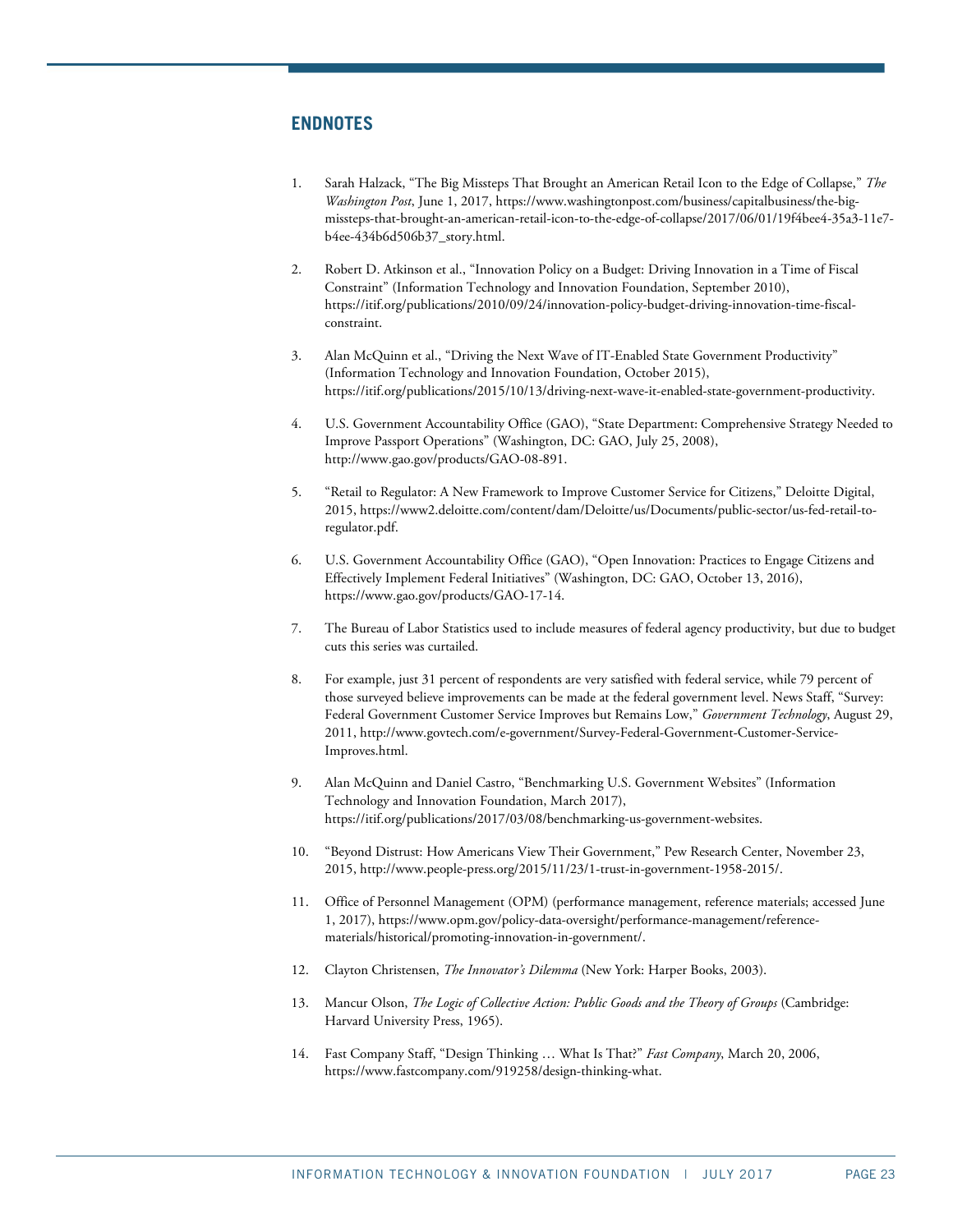- <span id="page-23-0"></span>15. Tim Brown, "Design Thinking," *Harvard Business Review*, June 2008[, https://hbr.org/2008/06/design](https://hbr.org/2008/06/design-thinking)[thinking.](https://hbr.org/2008/06/design-thinking)
- <span id="page-23-1"></span>16. Larry Keeley et al., *Ten Types of Innovation: The Discipline of Building Breakthroughs* (Wiley, 2013).
- <span id="page-23-2"></span>17. Ibid.
- <span id="page-23-3"></span>18. Eric Ries, "The Lean Startup," *Startup Lessons Learned*, September 8, 2008, [http://www.startuplessonslearned.com/2008/09/lean-startup.html.](http://www.startuplessonslearned.com/2008/09/lean-startup.html)
- <span id="page-23-4"></span>19. Tren Griffin, "A Dozen Things I've Learned From Eric Ries About Lean Startups ('Lattice of Mental Models' in VC)," *25iq*, September 28, 2014, [https://25iq.com/2014/09/28/a-dozen-things-ive-learned](https://25iq.com/2014/09/28/a-dozen-things-ive-learned-from-eric-ries-about-lean-startups-lattice-of-mental-models-in-vc)[from-eric-ries-about-lean-startups-lattice-of-mental-models-in-vc.](https://25iq.com/2014/09/28/a-dozen-things-ive-learned-from-eric-ries-about-lean-startups-lattice-of-mental-models-in-vc)
- <span id="page-23-5"></span>20. Steve Blank, "Why the Lean Start-Up Changes Everything," *Harvard Business Review*, May 2013, [https://hbr.org/2013/05/why-the-lean-start-up-changes-everything.](https://hbr.org/2013/05/why-the-lean-start-up-changes-everything)
- <span id="page-23-6"></span>21. Tekes, "Seizing the White Space: Innovative Service Concepts in the United States," *Technology Review*, 205, 2007, 4[, https://www.tekes.fi/globalassets/julkaisut/innovative\\_service.pdf.](https://www.tekes.fi/globalassets/julkaisut/innovative_service.pdf)
- <span id="page-23-7"></span>22. Larry Keeley, "Workshop on Innovation," Doblin, 2004; and Carl Franklin, *Why Innovation Fails*  (Spiro Press, 2003).
- <span id="page-23-8"></span>23. Jessica Mulholland and Noelle Knell, "Chief Innovation Officers in State and Local Government (Interactive Map)," *Government Technology*, March 28, 2014[, http://www.govtech.com/local/Whos-](http://www.govtech.com/local/Whos-Making-Innovation-Official.html)[Making-Innovation-Official.html.](http://www.govtech.com/local/Whos-Making-Innovation-Official.html)
- <span id="page-23-9"></span>24. James P. Pfiffner, "Presidential Appointments and Managing the Executive Branch," Political Appointee Project, 2016, http://politicalappointeeproject.org/presidential-appointments-and-managing-theexecutive-branch.html.
- <span id="page-23-10"></span>25. Accenture Federal Services, "Three Must-Haves for Federal Government Innovation" (Accenture, 2015), https://www.accenture.com/us-en/\_acnmedia/Accenture/Conversion-Assets/DotCom/Documents/Global/PDF/Dualpub\_11/Accenture-Three-Must-Haves-For-Federal-Government-Innovation-2.pdf.
- <span id="page-23-11"></span>26. Partnership for Public Service, "What Drives Innovation in the Federal Government" (Partnership for Public Service, August 2011), https://ourpublicservice.org/publications/download.php?id=87.
- <span id="page-23-12"></span>27. Tom Shoop, "Most Feds Say Agencies Aren't Interested in Their Ideas," *Government Executive*, June 5, 2017[, http://www.govexec.com/excellence/promising-practices/2017/06/most-feds-say-agencies-arent](http://www.govexec.com/excellence/promising-practices/2017/06/most-feds-say-agencies-arent-interested-their-ideas/138394/?oref=govexec_today_pm_nl)[interested-their-ideas/138394/?oref=govexec\\_today\\_pm\\_nl.](http://www.govexec.com/excellence/promising-practices/2017/06/most-feds-say-agencies-arent-interested-their-ideas/138394/?oref=govexec_today_pm_nl)
- <span id="page-23-13"></span>28. "Performance Management," U.S. Office of Personnel Management, accessed June 30, 2017, [https://www.opm.gov/policy-data-oversight/performance-management/reference](https://www.opm.gov/policy-data-oversight/performance-management/reference-materials/historical/promoting-innovation-in-government/)[materials/historical/promoting-innovation-in-government/.](https://www.opm.gov/policy-data-oversight/performance-management/reference-materials/historical/promoting-innovation-in-government/)
- <span id="page-23-14"></span>29. "Join the Fellowship," Presidential Innovation Fellows, accessed June 1, 2017, https://presidentialinnovationfellows.gov/.
- <span id="page-23-15"></span>30. Robert D. Atkinson, "Lessons From the ACA Health Insurance Marketplace Failure," *The Innovation Files*, November 13, 2013[, http://www.innovationfiles.org/lessons-from-the-aca-health-insurance](http://www.innovationfiles.org/lessons-from-the-aca-health-insurance-marketplace-failure/)[marketplace-failure/.](http://www.innovationfiles.org/lessons-from-the-aca-health-insurance-marketplace-failure/)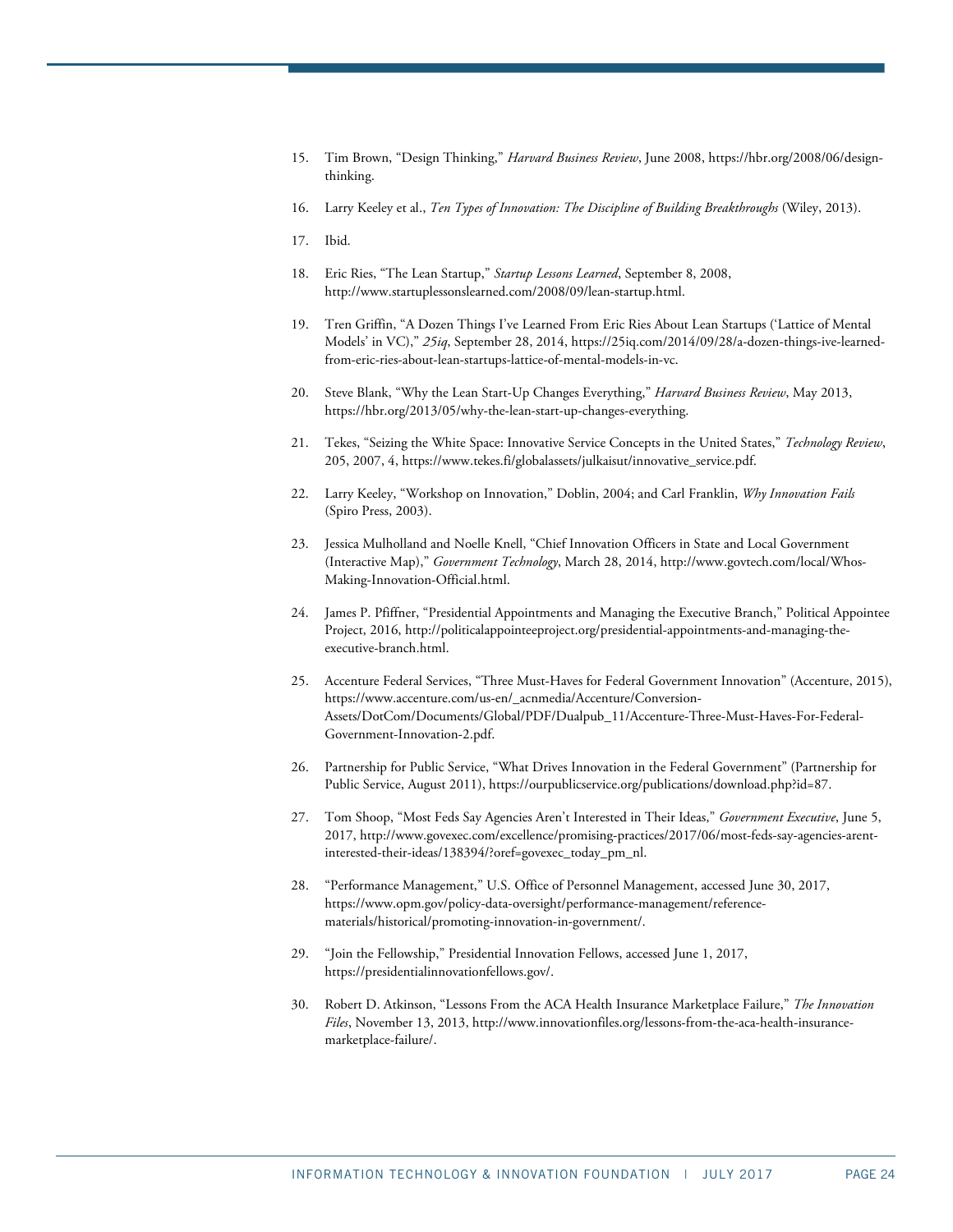- <span id="page-24-0"></span>31. McQuinn et al., "Next Wave IT-Enabled State Government Productivity."
- <span id="page-24-1"></span>32. Organisation for Economic Co-operation and Development (OECD), *Rethinking e-Government Services: User-Centered Approaches* (Paris: OECD, February 10, 2009), http://www.oecd.org/gov/digitalgovernment/rethinkinge-governmentservicesuser-centredapproaches.htm.
- <span id="page-24-2"></span>33. Frank Konkel, "Bill Prioritizes Federal Customer Service—and Cuts Some Red Tape," *Nextgov*, May 11, 2017[, http://www.nextgov.com/cio-briefing/2017/05/senators-introduce-bill-improve-federal-customer](http://www.nextgov.com/cio-briefing/2017/05/senators-introduce-bill-improve-federal-customer-service/137769/)[service/137769/.](http://www.nextgov.com/cio-briefing/2017/05/senators-introduce-bill-improve-federal-customer-service/137769/)
- <span id="page-24-3"></span>34. Accenture Federal Services, "Must-Haves Federal Government Innovation."
- <span id="page-24-4"></span>35. Laurent Crenshaw, "Yelp for Government, One Year Later," *Yelp (Official Blog)*, September 14, 2016, [https://www.yelpblog.com/2016/09/yelp-government-one-year-later.](https://www.yelpblog.com/2016/09/yelp-government-one-year-later)
- <span id="page-24-5"></span>36. Russell Berman, "Can Yelp Make Government Agencies Work Better?" *The Atlantic*, August 19, 2015, [https://www.theatlantic.com/politics/archive/2015/08/can-yelp-make-government-agencies-work](https://www.theatlantic.com/politics/archive/2015/08/can-yelp-make-government-agencies-work-better/401825/)[better/401825/.](https://www.theatlantic.com/politics/archive/2015/08/can-yelp-make-government-agencies-work-better/401825/)
- <span id="page-24-6"></span>37. U.S. Office of Personnel Management (OPM), "Federal Employee Viewpoint Survey: Governmentwide Management Report" (Washington, DC: OPM, 2016), https://www.fedview.opm.gov/2016FILES/2016\_FEVS\_Gwide\_Final\_Report.PDF, accessed June 2, 2017.
- <span id="page-24-7"></span>38. "Delivering eGovernment Efficiencies Daily," NIC, accessed September 23, 2015, [http://www.egov.com/what-we-do.](http://www.egov.com/what-we-do)
- <span id="page-24-8"></span>39. Shane Wall, "Why Failure Is Essential to Innovation," *ShaneWallCTOblog*, December 7, 2016, https://shanewallcto.com/2016/12/07/why-failure-is-essential-to-innovation/.
- <span id="page-24-9"></span>40. Fraunhofer Institute for Systems and Innovation Research, *Innovation and Public Procurement: Review of Issues at Stake* (Fraunhofer Institute Systems and Innovation Research, December 2005), https://cordis.europa.eu/innovation-policy/studies/pdf/full\_study.pdf.
- <span id="page-24-10"></span>41. SITRA, "Making Finland a Leading Country in Innovation: Final Report of the Competitive Innovation Environment Development Programme" (SITRA, 2005), [http://www.eib.europa.eu/attachments/general/events/forum\\_2005\\_article1\\_en.pdf.](http://www.eib.europa.eu/attachments/general/events/forum_2005_article1_en.pdf)
- <span id="page-24-11"></span>42. "Free File Home—Your Link to Free Federal Online Filing," Internal Revenue Service, accessed June 30, 2017[, http://www.irs.gov/efile/article/0,,id=118986,00.html.](http://www.irs.gov/efile/article/0,,id=118986,00.html)